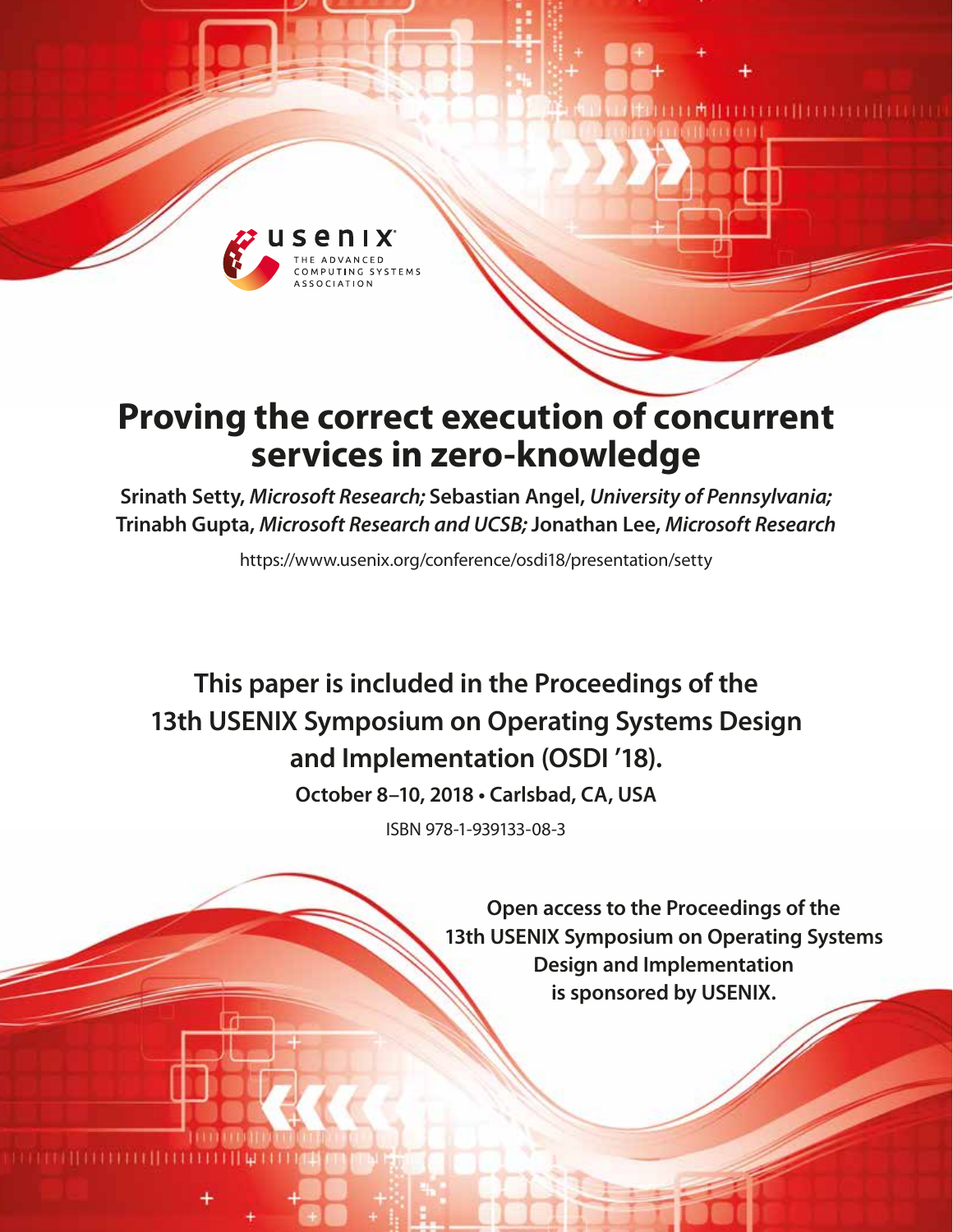# Proving the correct execution of concurrent services in zero-knowledge

Srinath Setty\*, Sebastian Angel<sup>\*</sup>°, Trinabh Gupta<sup>\*†</sup>, and Jonathan Lee<sup>\*</sup>

<sup>⋆</sup>*Microsoft Research* <sup>⋄</sup>*University of Pennsylvania* †*UCSB*

Abstract. This paper introduces Spice, a system for building *verifiable state machines (VSMs)*. A VSM is a request-processing service that produces proofs establishing that requests were executed correctly according to a specification. Such proofs are *succinct* (a verifier can check them efficiently without reexecution) and *zeroknowledge* (a verifier learns nothing about the content of the requests, responses, or the internal state of the service). Recent systems for proving the correct execution of stateful computations—Pantry [\[25\]](#page-16-0), Geppetto [\[34\]](#page-17-0), CTV [\[30\]](#page-17-1), vSQL [\[83\]](#page-18-0), etc.—implicitly implement VSMs, but they incur prohibitive costs. Spice reduces these costs significantly with a new storage primitive. More notably, Spice's storage primitive supports multiple writers, making Spice the first system that can succinctly prove the correct execution of concurrent services. We find that Spice running on a cluster of 16 servers achieves 488–1167 transactions/second for a variety of applications including inter-bank transactions [\[27\]](#page-16-1), cloud-hosted ledgers [\[28\]](#page-17-2), and dark pools [\[63\]](#page-18-1). This represents an  $18,000-685,000 \times$ higher throughput than prior work.

# <span id="page-1-0"></span>1 Introduction

We are interested in a system for building *verifiable state machines (VSMs)*. A VSM is similar to a traditional state machine except that it produces correctness proofs of its state transitions. Such proofs can be checked efficiently by a verifier without locally reexecuting state transitions and without access to the (plaintext) content of requests, responses, or the internal state of the machine. Consequently, VSMs enable a wide class of realworld services to prove their correct operation—without compromising privacy. For example, by appropriately programming state transitions, VSMs can implement verifiable versions of payment networks [\[27,](#page-16-1) [61\]](#page-18-2), dark pools [\[63\]](#page-18-1), ad exchanges [\[4\]](#page-16-2), blockchains and smart contracts [\[12,](#page-16-3) [29,](#page-17-3) [48,](#page-17-4) [59\]](#page-18-3), and any request-processing application that interacts with a database.

There is an elegant solution to build VSMs by employing *efficient arguments* [\[40,](#page-17-5) [43,](#page-17-6) [46,](#page-17-7) [47,](#page-17-8) [56,](#page-17-9) [58\]](#page-17-10), a primitive that composes probabilistically checkable proofs (PCPs) [\[6,](#page-16-4) [7\]](#page-16-5) with cryptography. Specifically, an untrusted service can maintain state (e.g., in a key-value store), run appropriate computations that manipulate that state in response to clients' requests, and produce proofs that it faithfully executed each request on the correct state. Such proofs are *succinct*, in the sense that the proofs are

small (e.g., constant-sized) and are efficient to verify. In some constructions, the proofs are *zero-knowledge* [\[42\]](#page-17-11), meaning that they reveal nothing beyond their validity: the state maintained by the service, along with the content of requests and responses, is kept private from a verifier.

While the original theory is too expensive to implement, recent systems [\[8,](#page-16-6) [14,](#page-16-7) [18,](#page-16-8) [25,](#page-16-0) [33,](#page-17-12) [34,](#page-17-0) [38,](#page-17-13) [49,](#page-17-14) [64,](#page-18-4) [66–](#page-18-5) [68,](#page-18-6) [70,](#page-18-7) [72,](#page-18-8) [73,](#page-18-9) [75–](#page-18-10)[79,](#page-18-11) [82–](#page-18-12)[84\]](#page-18-13) make significant progress. Beyond reducing the costs of the theory by over  $10^{20} \times$ , some of them can prove the correct execution of stateful computations like MapReduce jobs and database queries.

Despite this progress, the costs remain prohibitive: the service incurs several CPU-seconds per storage operation (e.g., put, get on a key-value store) when generating a proof of correct execution ([§2.1,](#page-3-0) [§7\)](#page-12-0). This is over  $10^6 \times$ slower than an execution that does not produce proofs. Besides costs, storage primitives in prior systems support only a single writer, which limits them to a sequential model of execution. Consequently, they cannot scale out with additional resources by processing requests concurrently; this limits throughput that applications built atop prior systems can achieve.

We address these issues with *Spice*, a new system for building VSMs. Spice introduces a storage primitive with a key-value store interface, called *SetKV*, that is considerably more efficient than storage primitives used by prior systems ([§3\)](#page-4-0). Furthermore, SetKV admits concurrent writers with sequential consistency [\[52\]](#page-17-15) (and in some cases linearizability [\[45\]](#page-17-16)) semantics, and supports serializable transactions [\[21,](#page-16-9) [62\]](#page-18-14). This makes Spice the first system to build VSMs with support for a concurrent execution model ([§4\)](#page-8-0). Finally, we compose SetKV with prior and new techniques to ensure that a verifier can check the correct execution of requests using only cryptographic commitments that hide the content of requests, responses, and the state of the service ([§3–](#page-4-0)[5\)](#page-10-0).

In more detail, SetKV extends a decades-old mechanism for verifying the correctness of memories [\[5,](#page-16-10) [23,](#page-16-11) [31,](#page-17-17) [35\]](#page-17-18). SetKV is based on set data structures whereas prior systems employ (Merkle) trees [\[25,](#page-16-0) [30\]](#page-17-1) or commitments [\[34,](#page-17-0) [83\]](#page-18-0). This has two implications. First, the cost of a storage operation is a constant under SetKV (when amortized over a batch of operations) whereas in prior storage primitives it is logarithmic [\[25,](#page-16-0) [30\]](#page-17-1) or linear [\[34,](#page-17-0) [83\]](#page-18-0) in the size of the state. Second, SetKV allows concurrent writers since operations on sets—such as adding an element to a set—commute.

We implement Spice atop a prior framework [\[1,](#page-16-12) [78\]](#page-18-15).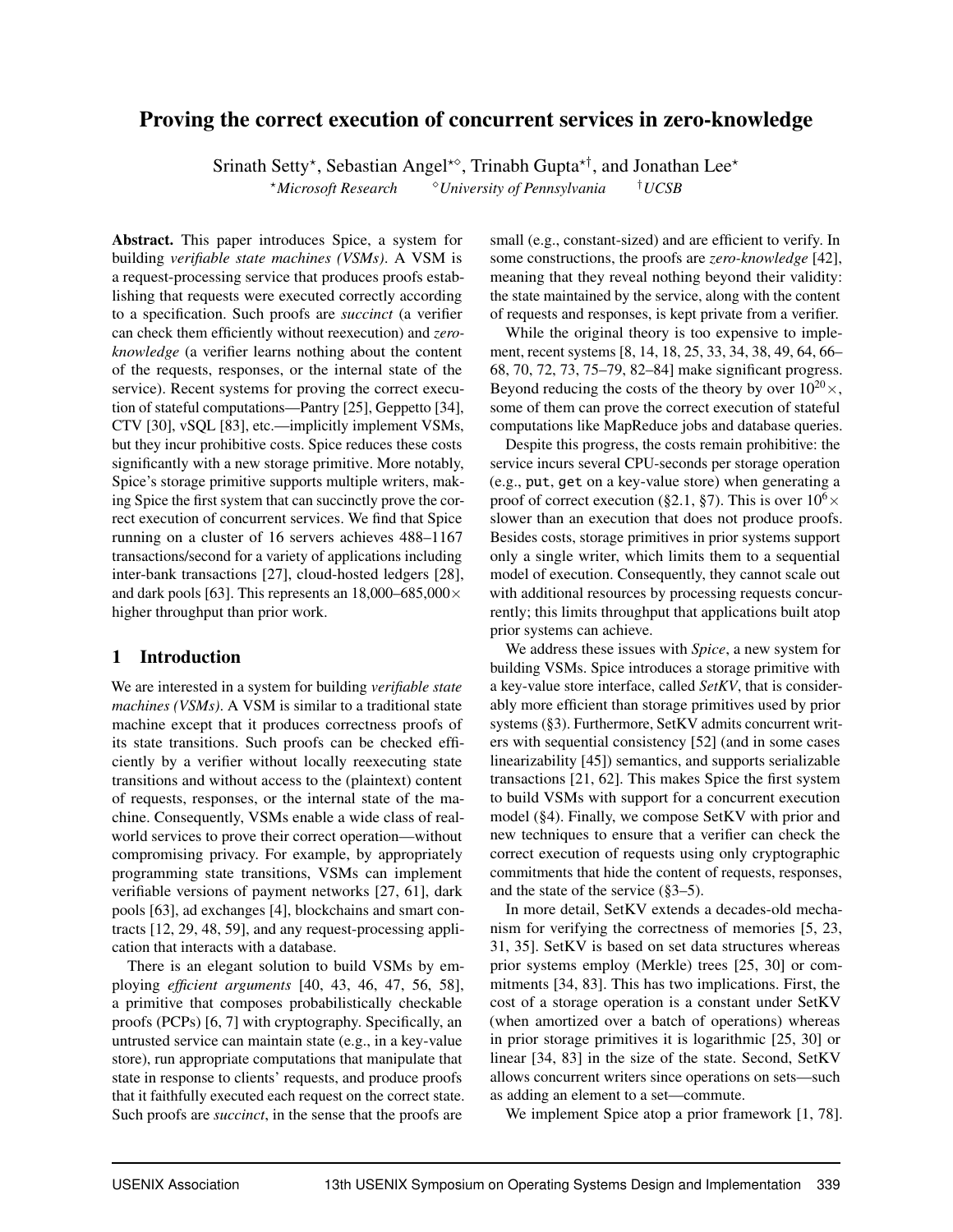A programmer can express a VSM in a broad subset of C (augmented with APIs for SetKV and transactions), and compile it to executables of clients that generate requests, servers that process those requests and generate proofs, and verifiers that check the correctness of responses by verifying proofs. We build several realistic applications with Spice: an inter-bank transaction service [\[27\]](#page-16-1), a cloud-hosted ledger [\[28\]](#page-17-2), and a dark pool [\[63\]](#page-18-1). Our experimental evaluation shows that Spice's VSMs are  $29-2,000 \times$  more CPU-efficient than the same VSMs built with prior work. Furthermore, they achieve 18,000–  $685,000\times$  higher throughput than prior work by employing multiple CPUs. Concretely, Spice's VSMs support 488–1167 transactions/second on a cluster of 16 machines, each with 32 CPU cores and 256 GB of RAM.

Despite these advances, Spice has limitations. To achieve high throughput, Spice proves state transitions in batches, so one must wait for a batch to be verified before determining the correctness of any individual request, which introduces latency ([§3,](#page-4-0) [§7.2\)](#page-13-0). The CPU cost to produce proofs remains large ([§7.1,](#page-12-1) [§7.3\)](#page-14-0) when compared to an execution that does not produce proofs. Nevertheless, Spice opens the door to VSMs that support a concurrent model of computation and to many exciting applications.

## <span id="page-2-1"></span>2 Problem statement and background

Spice's goal is to produce *verifiable state machines (VSMs)*. We begin by reviewing state machines, which we use as an abstraction to represent a request-processing service. A state machine is specified by a tuple  $(\Psi, \mathcal{S}_0)$ , where  $\Psi$  is a deterministic program that encodes state transitions, and  $S_0$  is the initial state of the machine (e.g., a set of key-value pairs). The state machine maintains its state with  $S_{cur}$ , which is initialized to  $S_0$ . When the machine receives a request *x*, it executes  $\Psi$  with *x* and its state  $S<sub>cur</sub>$  as inputs; this mutates the state of the machine and produces a response *y*. More formally, the machine executes a request *x* to produce a response *y* as follows:

$$
(\mathcal{S}_i, y) \leftarrow \Psi(\mathcal{S}_{cur}, x)
$$

$$
\mathcal{S}_{cur} \leftarrow \mathcal{S}_i
$$

A state machine may execute a batch of requests concurrently to achieve a higher throughput. In such a case, the *behavior* of the state machine (i.e., the state after executing a batch of requests, and the responses produced by the machine) depends on the desired correctness condition for concurrent operations. In this paper we focus on *sequential consistency* [\[52\]](#page-17-15) as the correctness condition for concurrent operations on single objects, and *serializability* for multi-object transactions [\[21,](#page-16-9) [62\]](#page-18-14).

A *verifiable* state machine permits the verification of state transitions without reexecution and without access to the (plaintext) contents of requests, responses, and

<span id="page-2-0"></span>

FIGURE 1—Overview of verifiable state machines (see text).

the state of the machine  $(S<sub>cur</sub>)$ . Specifically, a VSM is a protocol involving a *prover* P, a set of clients that issue requests, and one or more *verifiers*  $\{V_1, \ldots, V_\ell\}$  that check the correctness of the execution (clients can be verifiers). We depict this protocol in Figure [1;](#page-2-0) it proceeds as follows.

- 1. P runs a state machine  $(\Psi, \mathcal{S}_0)$  that processes requests concurrently and maintains its state on a persistent storage service (e.g., a key-value store).
- 2. Clients issue a set of requests,  $x_1, \ldots, x_m$ , concurrently to  $P$  and get back responses,  $y_1, \ldots, y_m$ .
- <span id="page-2-2"></span>3. Each verifier V*<sup>j</sup>* receives an opaque *trace* from P and runs a local check on the trace that outputs accept or reject. Concretely, the trace contains a *commitment*<sup>1</sup> to the initial state of the machine, a commitment to the final state after executing the batch of requests, and a commitment and proof for each request-response pair.

An efficient VSM must satisfy the following properties.

- Correctness. If  $P$  is *honest* (i.e.,  $P$ 's behavior is equivalent to a correct execution of requests in a sequential order) then  $P$  can make a  $V_i$  output true.
- Soundness. If  $P$  errs (e.g., it does not execute  $\Psi$  or violates semantics of storage), then  $Pr[\mathcal{V}_i]$  outputs true  $\leq$  $\epsilon$ , where  $\epsilon$  is small (e.g.,  $1/2^{128}$ ).<sup>2</sup>
- Zero-knowledge. The trace does not reveal anything to a verifier  $V_i$  beyond the correctness of  $P$ , the number of requests executed by  $P$ , and the size of  $P$ 's state.
- Succinctness. The size of each entry in the trace should be small, ideally a constant (e.g., a few hundred bytes). The cost to a  $V_j$  to verify an entry is linear in the size of the entry (e.g., a few milliseconds of CPU-time).
- Throughput.  $P$  should be able to execute (and generate proofs for) hundreds of requests/second.

VSMs are related to recent systems for proving the correct execution of stateful computations [\[8,](#page-16-6) [25,](#page-16-0) [30,](#page-17-1) [34,](#page-17-0) [38,](#page-17-13) [83\]](#page-18-0). However, in prior systems: (1)  $\mathcal{P}$  lacks mechanisms

<sup>1</sup> A commitment *c* to a value *x* is *hiding* and *binding*. Hiding means that *c* does not reveal anything about *x*. Binding means that it is infeasible to find a value  $x' \neq x$  which produces the same commitment.

<sup>&</sup>lt;sup>2</sup>We discuss how to prevent  $P$  from *equivocating* (i.e., showing different traces to different verifiers) or omitting requests in Section [9.](#page-15-0)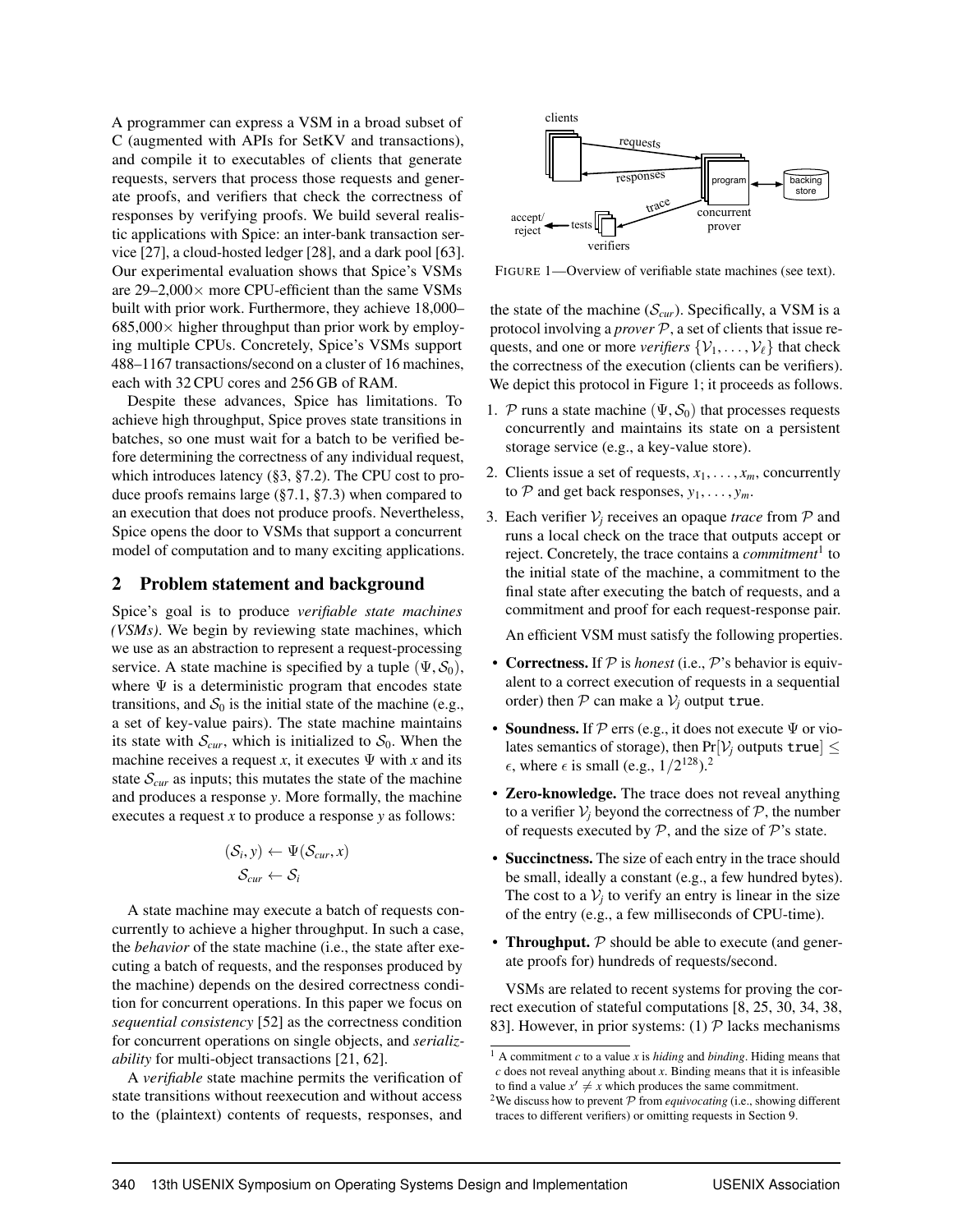to prove that it correctly executed requests concurrently, and (2)  $\mathcal P$  incurs high CPU costs to produce proofs. Consequently, prior systems do not satisfy our throughput requirement. We provide an overview of a prior system below, but note that Spice addresses both issues.

## <span id="page-3-0"></span>2.1 A prior instantiation of VSMs

We now describe a prior system that implements VSMs; our goal is to introduce concepts necessary to describe Spice and to highlight why prior systems are inefficient. We focus on Pantry [\[25\]](#page-16-0); Section [8](#page-14-1) discusses other work.

Programming model and API. Pantry [\[25\]](#page-16-0) follows the VSM protocol structure introduced above. In Pantry, a state machine's program (i.e.,  $\Psi$ ) is expressed in a subset of C, which includes functions, structs, typedefs, preprocessor macros, if-else statements, loops (with static bounds), explicit type conversions, and standard integer and bitwise operations. For  $\Psi$  to interact with a storage service, Pantry augments the above C subset with several storage APIs; an example is the get and put API of a key-value store. Also, Pantry supports commit (and decommit) APIs to convert blobs of data (e.g., a request) into commitments (and back)—to hide data from verifiers.

Mechanics. Pantry meets the correctness, soundness, zero-knowledge, and succinctness properties of VSMs ([§2\)](#page-2-1). To explain how, we provide an overview of Pantry's machinery; we start with a toy computation.

```
int increment(int x) {
  int y = x + 1;
  return y;
}
```
Pantry proceeds in three steps to execute a computation.

(1) Express and compile. A programmer expresses the desired computation in the above subset of C, and uses Pantry's compiler to transform the program into a low-level mathematical model of computation called *algebraic constraints*. This is essentially a system of equations where variables can take values from a *finite field*  $\mathbb{F}_p$  over a large prime *p* (i.e., the set  $\{0, 1, \ldots, p-1\}$ ). For the above toy computation, Pantry's compiler produces the following system of equations (uppercase letters denote variables and lowercase letters denote concrete values):

$$
C = \left\{ \begin{array}{rcl} X - x & = & 0 \\ Y - (X + 1) & = & 0 \\ Y - y & = & 0 \end{array} \right\}
$$

A crucial property of this transformation is that the set of equations is *satisfiable*—there exists a solution (a setting of values to variables) to the system of equations *if and only if* the output is correct. For the above constraint set, observe that if  $y = x + 1$ ,  $\{X \leftarrow x, Y \leftarrow y\}$  is a solution. If  $y \neq x + 1$ , then there does not exist any solution and the constraint set is not satisfiable.

(2) Solve. The prover *solves* the equations using the input *x* provided by the client. In other words, the prover obtains an assignment for each of the variables in the system of equations and sends the output *y* to the client.

(3) Argue. The prover *argues* (or proves) that the system of equations has a solution (which by the above transformation property establishes that *y* is the correct output of the computation with *x* as the input). To prove that a system of equations is satisfiable, the prover could send its solution (i.e., values for each of the variables in the equation) to a verifier, and the verifier could check that each equation is satisfiable. However, this approach meets neither the succinctness nor the zero-knowledge requirement of VSMs: the size of the proof is linear in the running time of the computation, and the solution reveals inputs, outputs, and the internal state of the computation.

To guarantee both properties, Pantry employs an argument protocol referred to as a zkSNARK [\[22\]](#page-16-13) to encode the prover's solution to the system of equations as a short proof. Furthermore, a zkSNARK is *non-interactive* and often supports *public verifiability*, meaning that anyone (acting as a verifier) can check the correctness of proofs without having to interact with the prover. Details of how these protocols work are elsewhere [\[14,](#page-16-7) [18,](#page-16-8) [25,](#page-16-0) [44,](#page-17-19) [64,](#page-18-4) [78,](#page-18-15) [81\]](#page-18-16); we first focus on costs and then discuss a subset of mechanisms in Pantry that are relevant to our work.

*Pantry's costs.* Since costs depend on the choice of argument protocol and Pantry implements several [\[64,](#page-18-4) [67\]](#page-18-17), we assume a recent protocol due to Groth [\[44\]](#page-17-19). The costs to a  $V_i$  are small: the proof produced by  $P$  and sent over the network to  $V_i$  per  $\Psi$  is short (128 bytes);  $V_i$ 's cost to validate a proof is only a few milliseconds of CPU-time.  $P$ 's costs to produce a proof scale (roughly) linearly with the number of constraints of the program; concretely, this cost is  $\approx$ 150 $\mu$ s of CPU-time per constraint.<sup>3</sup>

# 2.1.1 Interacting with external resources

A key limitation of the above algebraic constraint formalism is that it cannot handle interactions with the external "world" such as accessing disk, or sending and receiving packets over a network. To address this, Pantry relies on the concept of *exogenous computations*.

An exogenous computation is a remote procedure call (RPC) to an external service, which can be used to read from a disk or interact with remote servers (using OS services). Such an external service is executed outside of the constraint formalism (hence the name). The RPC simply returns a response that is then assigned to appropriate variables in the constraint set of a computation. We illustrate this concept with an example below.

<sup>3</sup>The time complexity and the concrete per-constraint cost we provide assume that the constraint set is produced in the *quadratic form* [\[40,](#page-17-5) [67\]](#page-18-17): each constraint is of the form  $P_1 \cdot P_2 = P_3$ , where  $P_1$ ,  $P_2$ , and  $P_3$  are degree-1 polynomials over the variables in the constraint set.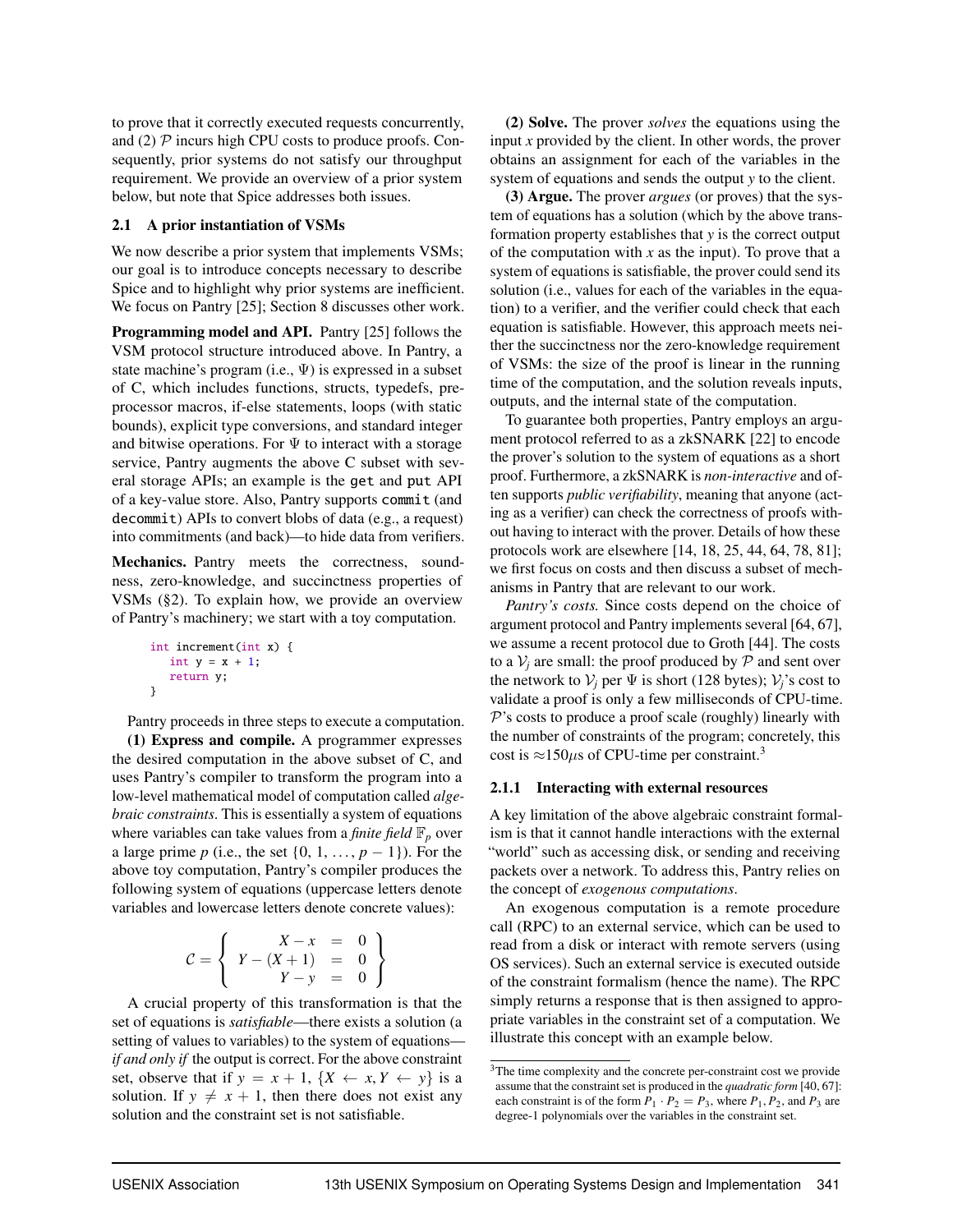Suppose that the computation is  $y = \sqrt{x}$ , where *x* is a perfect square. Of course, one could represent the square-root function using constraints and apply the above machinery, but the resulting constraint set is highly verbose (which increases the prover's cost to solve and argue). Exogenous computations offer a way to express the equivalent (and much cheaper) computation with:

```
int sqrt(int x) {
  int y = RPC(SQRT, x); //exogenous computation
  assert(y*y == x);return y;
}
```
The above code compiles to the following constraint set:

$$
\mathcal{C} = \left\{ \begin{array}{rcl} X - x & = & 0 \\ (Y_{exo} \cdot Y_{exo}) - X & = & 0 \\ Y_{exo} - y & = & 0 \end{array} \right\}
$$

The prover computes  $\sqrt{x}$  outside of constraints (e.g., by running a Python program) and assigns the result to *Yexo* when solving the equations (Step 2). The assert statement becomes an additional constraint that essentially forces the prover to prove that it has verified the correctness of *Yexo*. A similar approach can be used to interact with services like databases. The challenge is defining an appropriate assert statement, as we discuss next.

## <span id="page-4-1"></span>2.1.2 Handling state

As discussed above, exogenous computations enable a program  $\Psi$  to interact with a key-value store by issuing an RPC. This alone is insufficient because the prover is untrusted and can return any response to RPCs. For example, if the prover maintains a key-value store with the tuple  $(k, v)$ , and  $\Psi$  issues an RPC(GET, k); the prover could return  $v' \neq v$ . Consequently, as in the above sqrt example, Ψ must verify the result of every RPC.

To enable this verification, Pantry borrows the idea of *self-verifying* data blocks from untrusted storage systems: it names data blocks using their collision-resistant hashes (or *digests*). The following example takes as input a digest and increments the value of the corresponding data.

```
Digest increment(Digest d) {
  // prover supplies value of block named by d
  int block = RPC(GETBLOCK, d);
  assert(d == Hash(block));int new_block = block + 1;
  // supply to prover a new block and get digest
  Digest new_d = RPC(PUTBLOCK, new_block);
  assert(new_d == Hash(new_block));return new_d;
}
```
Pantry abstracts these operations with two APIs: (1) PutBlock which takes as input a block of data and returns its digest, and (2) GetBlock which returns a previously stored block of data given its digest (these APIs

take care of the RPC call and the appropriate asserts and invocations of the hash function). Atop this API, Pantry builds more expressive storage abstractions using prior ideas [\[23,](#page-16-11) [39,](#page-17-20) [54,](#page-17-21) [57\]](#page-17-22). To support RAM, Pantry encodes the state in a Merkle tree [\[23,](#page-16-11) [57\]](#page-17-22). To support a key-value store, Pantry uses a *searchable* Merkle tree: an AVL tree where internal nodes store a hash of their children. To read (or update) state in these tree-based storage primitives, the program executes a series of GetBlock (and PutBlock) calls starting with the root of the tree.

*Hiding requests and responses.* The above storage primitive can be used to hide requests and responses from a verifier. Specifically, the prover keeps the plaintext requests and responses in its persistent storage and releases cryptographic commitments to requests and responses to a verifier. As in the increment example, a C program must take as input a commitment to a request, obtain the plaintext version of it using an RPC, and produce a commitment to the response. This logic is abstracted with the commit and decommit APIs.

Costs. We now assess the cost of a key-value store operation under Pantry. A get(*k*) makes  $\lceil \log_2 n \rceil$  calls to GetBlock (where *n* is the number of key-value pairs), and each GetBlock call requires encoding a hash function as constraints (to represent the assert statement that verifies the return value of the RPC); a put requires twice as many operations. Thus, a single get on a key-value store that supports as few as  $n = 1,000$  entries requires 44,000 constraints ([§7.1\)](#page-12-1); this translates to 6.6 CPU-seconds for producing a proof. Furthermore, in Pantry the root of a Merkle tree is a point of contention so a batch of operations cannot execute concurrently.

#### 2.2 Outlook and roadmap

Given the overwhelming expense to execute (and produce a proof for) a simple storage operation when using a treebased data structure, we believe that making meaningful progress requires revisiting mechanisms for verifying interactions with storage. In Section [3.1,](#page-5-0) we describe an entirely different way to verify storage operations that relies on a set—rather than a tree—data structure. In Section [3.2,](#page-7-0) we show how to employ this set-based storage primitive to realize efficient VSMs, and in Section [4](#page-8-0) we show how, unlike Merkle trees, this set-based primitive allows requests to be processed concurrently. Finally, Section [5](#page-10-0) describes how to instantiate the set-based storage primitive efficiently such that each get and put operation can be represented with about a thousand constraints.

# <span id="page-4-0"></span>3 Efficient storage operations in VSMs

This section presents a new mechanism to handle storage operations in VSMs. We first discuss the design of a *verifiable key-value store* based on set data structures; the design itself is orthogonal to VSMs and can be used to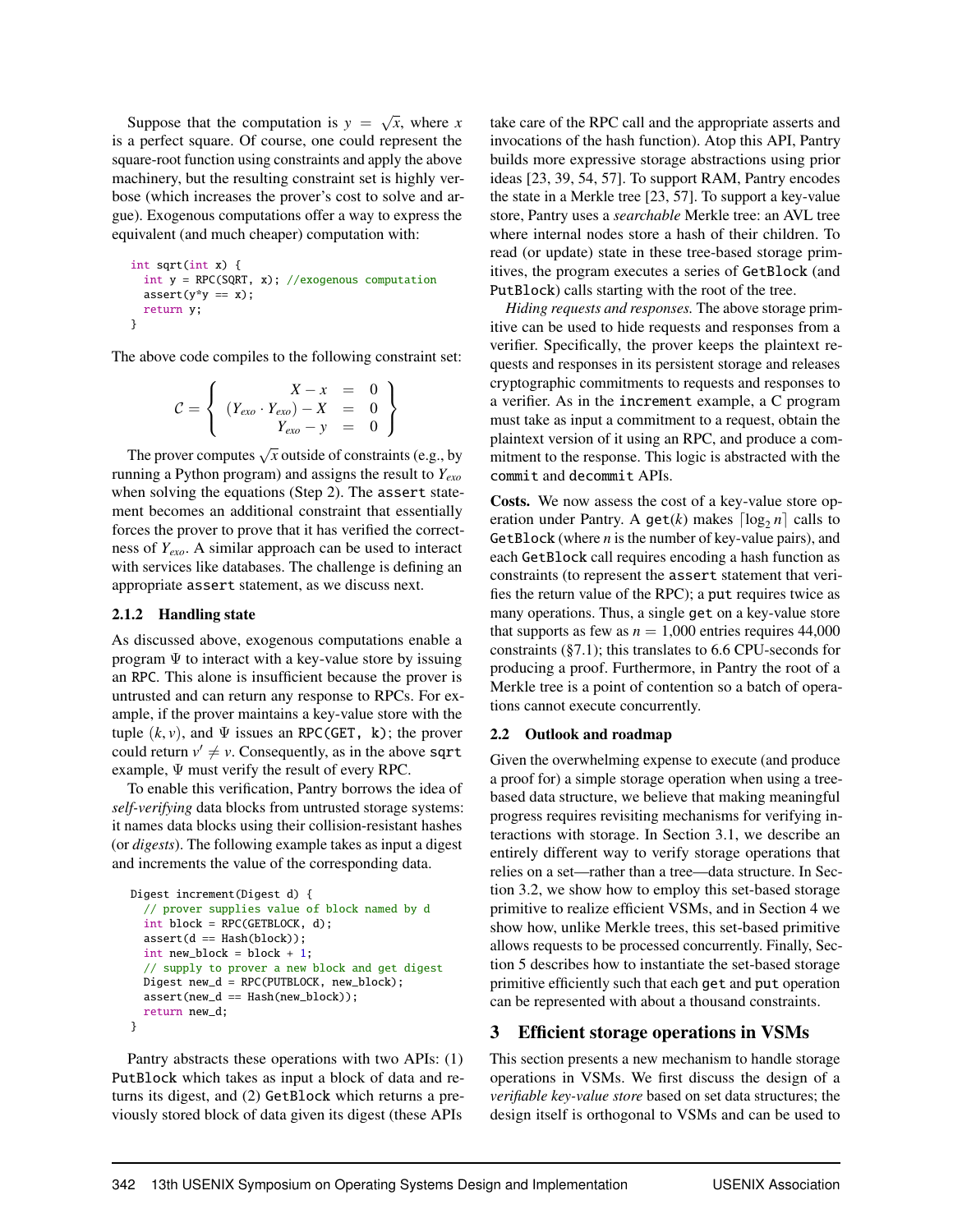build a stand-alone untrusted storage service. We then show to how to compose the new key-value store with prior machinery to realize efficient VSMs.

## <span id="page-5-0"></span>3.1 SetKV: A verifiable key-value store

The goal of a verifiable key-value store is to enable an entity  $V_K$  to outsource a key-value store K to an untrusted server  $P_K$ , while being able to verify that interactions with  $K$  are correct. Specifically,  $P_K$  receives operations from  $V_K$  and executes them on K such that  $V_K$  can check that a get on a key returns the value written by the most recent put to that key. This protocol proceeds as follows.

- 1.  $V_K$  calls init to obtain an object that encodes the initial empty state of  $K$ .
- 2.  $V_K$  issues inserts, gets, and puts sequentially to  $\mathcal{P}_K$ and receives responses.  $V_K$  locally updates its object for every request-response pair.
- 3. After a batch of operations,  $V_K$  runs audit that computes over its local object (and auxiliary responses from  $\mathcal{P}_\mathcal{K}$ ), and outputs whether or not  $\mathcal{P}_\mathcal{K}$  operated correctly.

We desire the following properties from this protocol.

- If  $P_K$  correctly executes operations on K, then it can make  $V_K$ 's audit output true.
- If  $P_K$  errs, then Pr{audit outputs true}  $< \theta$ , where  $\theta$  is very small (e.g.,  $1/2^{128}$ ).
- $V_K$  maintains little state (e.g., tens of bytes).

Figure [2](#page-5-1) depicts our construction. We call this construction SetKV for ease of reference, but note that it introduces small—albeit critical—changes to the offline memory checking scheme of Blum et al. [\[23\]](#page-16-11) (and its follow-up refinement [\[31\]](#page-17-17)) and the Concerto key-value store [\[5\]](#page-16-10). We discuss our modifications at the end of this subsection; these changes are necessary to build VSMs using SetKV ([§3.2\)](#page-7-0). We prove that SetKV meets all desired properties in Appendix C.1 [\[65\]](#page-18-18). Below, we describe how SetKV works starting with a straw man design.

A straw man design. Suppose  $V_K$  maintains a totallyordered log where it records all key-value operations it issues to  $P_K$  along with the responses supplied by  $P_K$ .  $V_K$  can execute the following audit procedure: for each get on a key *k* recorded in the log, identify the most recent put to *k* (by traversing the log backwards starting from the point at which the get is recorded) and check if the value returned by the get matches the value written by the put. If all the checks pass,  $V_K$  outputs true.

There are two issues with this straw man: (1)  $V_K$ 's log size is proportional to the number of key-value store operations and it grows indefinitely; (2) the cost to verify the correctness of each get is linear in the size of the log.

Mechanics of SetKV. SetKV addresses both issues as-

- <span id="page-5-1"></span>1: function init( )
- 2: **return**  $s \leftarrow \text{VKState}\{0, 0, 0\}$
- 3: **function** insert( $s, k, v$ )
- 4:  $ts' \leftarrow s.ts + 1$
- 5: RPC(INSERT,  $k$ ,  $(v, ts')$ ) //  $\mathcal{P}_{\mathcal{K}}$  executes INSERT on  $\mathcal{K}$
- 6:  $ws' \leftarrow s.ws \odot \mathcal{H}(\{(k, v, ts')\})$
- 7: return VKState{*s*.*rs*, *ws*′ , *ts*′ }

### 8: **function**  $\text{get}(s, k)$

```
9: (v, t) \leftarrow \text{RPC}(\text{GET}, k) // \mathcal{P}_\mathcal{K} executes GET on \mathcal{K}
```
//  $P_K$  executes PUT on  $K$ 

- 10:  $rs' \leftarrow s.rs \odot \mathcal{H}(\{(k, v, t)\})$
- 11:  $ts' \leftarrow \max(s.ts, t s, t) + 1$
- 12: RPC(PUT,  $k, (v, ts')$ )
- 13:  $ws' \leftarrow s.ws \odot \mathcal{H}(\{(k, v, ts')\})$
- 14: return VKState{*rs*′ , *ws*′ , *ts*′ }, *v*
- 15: **function** audit( $s$ )
- 16:  $rs' \leftarrow s.rs$
- 17: *keys*  $\leftarrow$  RPC(GETKEYS) //  $\mathcal{P}_{\mathcal{K}}$  returns a list of keys in  $\mathcal{K}$
- 18: for *k* in *keys* do
- 19:  $(v, t) \leftarrow \text{RPC}(\text{GET}, k)$  //  $\mathcal{P}_\mathcal{K}$  executes GET on  $\mathcal{K}$ 20:  $rs' \leftarrow rs' \odot \mathcal{H}(\{(k, v, t)\})$
- 21: **if** *keys* has duplicates **or**  $rs' \neq s.ws$  **then return false** 22: else return true

FIGURE 2—SetKV: A verifiable key-value store based on set data structures [\[5,](#page-16-10) [23,](#page-16-11) [31,](#page-17-17) [35\]](#page-17-18). The logic depicted here is run by  $V_K$ ;  $P_K$  responds to RPCs.  $V_K$ 's state consists of two set-digests and a timestamp  $ts$ ;  $H$  is an incremental set collision-resistant hash function; see text for details. A put is similar to get except that lines [11](#page-5-1) and [13](#page-5-1) use the value being written instead of *v*.

sociated with the straw man. It lowers verification cost by relying on two sets instead of an append-only log, and it reduces the size of the state maintained by  $\mathcal{V}_{\mathcal{K}}$  by leveraging a particular type of cryptographic hash function that operates on sets. We elaborate on these next.

(1) Using sets. Instead of a totally-ordered log, suppose that  $V_K$  maintains a local timestamp counter *ts* along with two sets, a "read set" (*RS*) and a "write set" (*WS*). SetKV's key idea is to design a mechanism that combines all the checks in the straw man design (performed on the return value of each get using a log) into a single check on these two sets; if the server executes any operation incorrectly, the check fails. Of course, unlike the above log-based checks, if the set-based check fails,  $V_K$  will not know which particular operation was executed incorrectly by  $\mathcal{P}_{\mathcal{K}}$ , but this dramatically reduces verification costs.

*Details of the set-based check.* First, we structure the key-value store K so that each entry is of the form  $(k, v, t)$ where  $k$  is a key,  $v$  is the associated value, and  $t$  is a timestamp (more precisely a Lamport clock [\[51\]](#page-17-23)) that indicates the last time the key was read (or updated).  $V_K$ initializes *RS* and *WS* to empty, and *ts* to 0. When  $V_K$ wants to insert a new key-value pair  $(k, v)$  into  $K$ , it increments the local timestamp *ts*, adds the tuple  $(k, v, ts)$ into *WS*, and sends this tuple to  $P_K$ . Similarly, when  $V_K$  wishes to execute a get (or a put) operation on an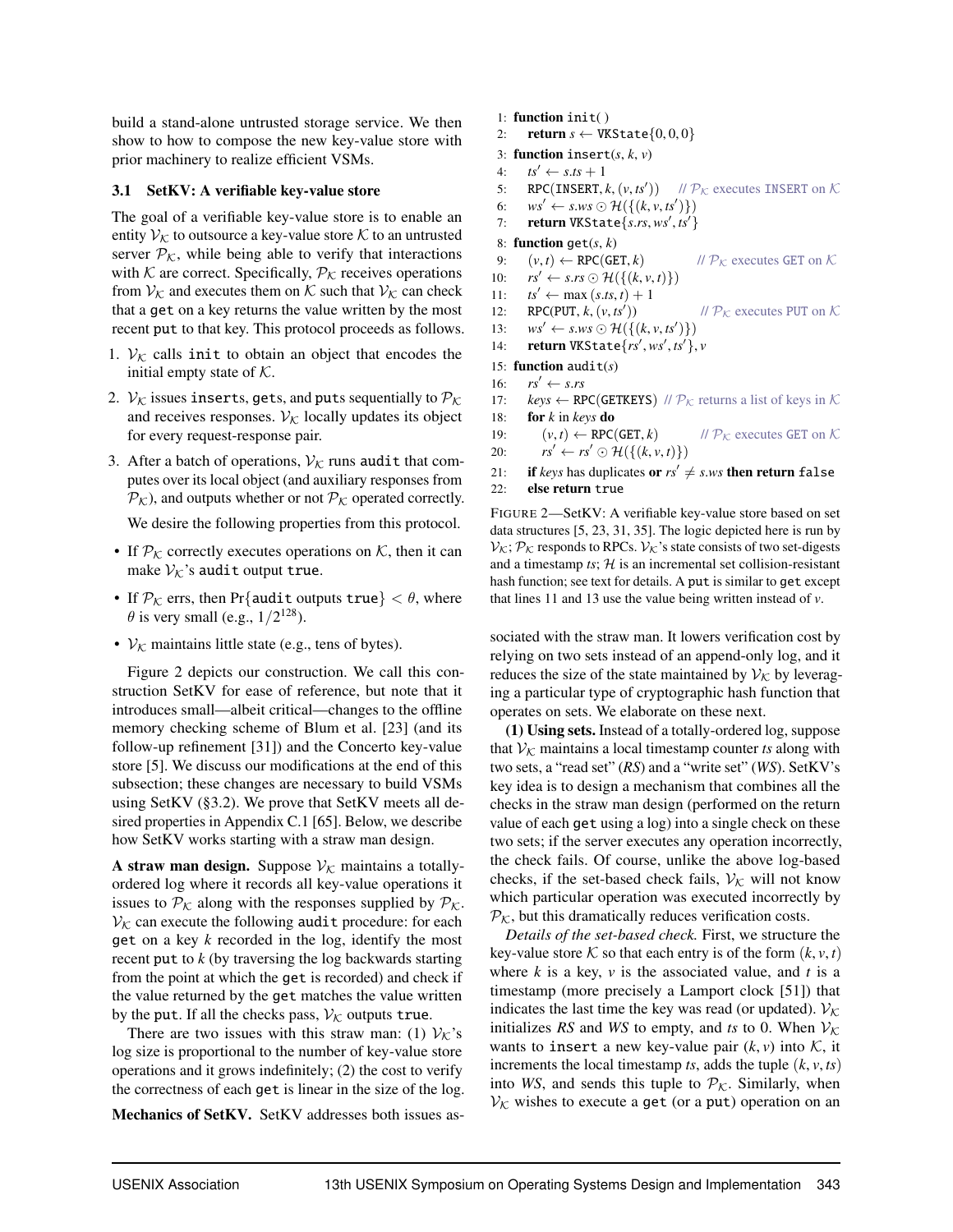existing key  $k$ ,  $V_K$  performs the following five steps:

- 1. Get from  $P_K$  via an RPC the current value *v* and timestamp *t* associated with key *k*
- 2. Add the tuple (*k*, *v*, *t*) into *RS*
- 3. Update the local timestamp  $ts \leftarrow \max(ts, t) + 1$
- 4. Add the tuple  $(k, v', ts)$  into *WS* (where  $v' = v$  for a get, or the new value for a put)
- 5. Send the new tuple  $(k, v', ts)$  to  $P_K$  via an RPC

Observe that the sets maintained by  $V_K$  preserve two important invariants: (1) every element added to *RS* and *WS* is unique because *ts* is incremented after each operation; and (2) *RS* "trails" *WS* by exactly the last write to each key (i.e.,  $RS \subseteq WS$ ). These lead to an efficient audit procedure:  $V_K$  can request the current state of K (i.e., the set of key, value, and timestamp tuples) from  $P_K$  (denote this returned set as *M*), and check if:

$$
RS \cup M = WS
$$

There is also a check in audit that verifies whether all the keys in *M* are unique. This check prevents the following double insertion attack: if  $V_K$  issues to  $P_K$  an insert operation with a key that already exists in  $K$ , a correct  $\mathcal{P}_K$ should return an error message. However, a malicious  $P_K$ could return success for both inserts, and in the future, return either value for a get on such a key.

*Correctness intuition.* We now use an example to provide intuition about the set-based check. Suppose that after initialization,  $V_K$  inserts a new key-value pair  $(k, v)$ into K (via the above protocol).  $V_K$ 's state will be:

$$
RS = \{\}, WS = \{(k, v, 1)\}, ts = 1
$$

If  $V_K$  runs the audit procedure, then a correct  $P_K$  can return its state, which in this case is simply  $M = \{(k, v, 1)\}.$ This leads  $V_K$ 's audit to return true since  $RS \cup M = WS$ , and the set of keys in *M* has no duplicates. Suppose that  $V_K$  then calls get(*k*) and  $P_K$  misbehaves by returning  $(v', 1)$  where  $v' \neq v$ .  $V_{\mathcal{K}}$ 's state will be updated to:

RS=
$$
\{(k, v', 1)\}
$$
, WS= $\{(k, v, 1), (k, v', 2)\}$ ,  $ts=2$ 

Observe that for any set *M*,  $RS \cup M \neq WS$  (this is because *RS*  $\nsubseteq$  *WS*). By returning an incorrect response,  $P_K$ permanently damaged its ability to pass a future audit.

(2) Compressing  $V_K$ 's state.  $V_K$  cannot track the two sets explicitly since they are larger than  $K$ . Instead,  $V_K$ employs a particular type of hash function  $\mathcal{H}(\cdot)$  that acts on sets and produces a succinct *set-digest* [\[9,](#page-16-14) [31\]](#page-17-17). H meets two properties. First, it is *set collision-resistant*, meaning that it is computationally infeasible to find two different sets that hash to the same set-digest. Second, H is *incremental*: given a set-digest  $d<sub>S</sub>$  for a set *S*, and a set *W*, one can efficiently compute a set-digest for  $S \cup W$ . Specifically, there is an operation  $\odot$  (that takes time linear in the number of elements in *W*) such that:

$$
\mathcal{H}(S \cup W) = \mathcal{H}(S) \odot \mathcal{H}(W) = d_S \odot \mathcal{H}(W)
$$

 $V_K$  leverages H to create (and incrementally update) set-digests that encode *RS* and *WS*, and it keeps these digests and the local timestamp in a small data structure:

```
struct VKState {
  SetDigest rs; // a set-digest of RS
  SetDigest ws; // a set-digest of WS
  int ts;
}
```
The same correctness argument (discussed above) applies except that we must account for the case where  $P_K$ identifies a collision in  $H$ , which can allow it to misbehave and still pass the audit. Fortunately, the probability that  $P_K$  can find any collision is very small ( $\theta \le 2^{-128}$ ).

Note that while the audit procedure (Figure [2\)](#page-5-1) appears to require  $V_K$  to keep state linear in the size of K to store the set of all keys (to check for duplicates), this is not the case. If getkeys (Fig. [2,](#page-5-1) Line [17\)](#page-5-1) returns a sorted list of keys, the uniqueness check can be expressed as a streaming computation. Consequently,  $V_K$  only needs enough state for VKState, and the metadata required to track the status of the streaming computation; all of this is tens of bytes, which meets our requirement.

Differences with prior designs. SetKV supports inserting any number of keys, whereas offline memory checking protocols [\[23,](#page-16-11) [31,](#page-17-17) [35\]](#page-17-18) have a fixed memory size. To support insertion, we add the insert procedure, the getkeys RPC, and the uniqueness check (Figure [2,](#page-5-1) Line [21\)](#page-5-1). To prevent  $P$  from denying that a particular key has been inserted, and to disallow  $P$  from maintaining a key-value store with duplicate keys, we have additional checks (Appendix A.4 [\[65\]](#page-18-18)). Concerto [\[5\]](#page-16-10) also supports inserts but it is more expensive than SetKV since it requires  $V_K$  to issue two additional RPCs per insert (and two additional calls to  $H$  to update  $rs$  and  $ws$ ) to maintain an index of keys, so Concerto's approach is up to  $3\times$ more expensive than SetKV for  $V_K$ .

Several prior schemes [\[5,](#page-16-10) [23,](#page-16-11) [35\]](#page-17-18) use instances of  $H$ that require  $V_K$  to use cryptographic material that must be kept secret from  $P_K$ . While this is not an issue in the standalone setting presented in this section (since  $V_K$ ) updates set-digests locally), it is problematic in the VSM context where the prover  $P$  executes these operations on behalf of clients ([§3.2\)](#page-7-0). In contrast, our construction of  $H$  does not require secret cryptographic material ([§5.2\)](#page-10-1). Finally, the audit procedure of SetKV does not modify  $V_K$ 's set-digests (as is the case in Concerto's), which lowers the costs of audit by  $2\times$ .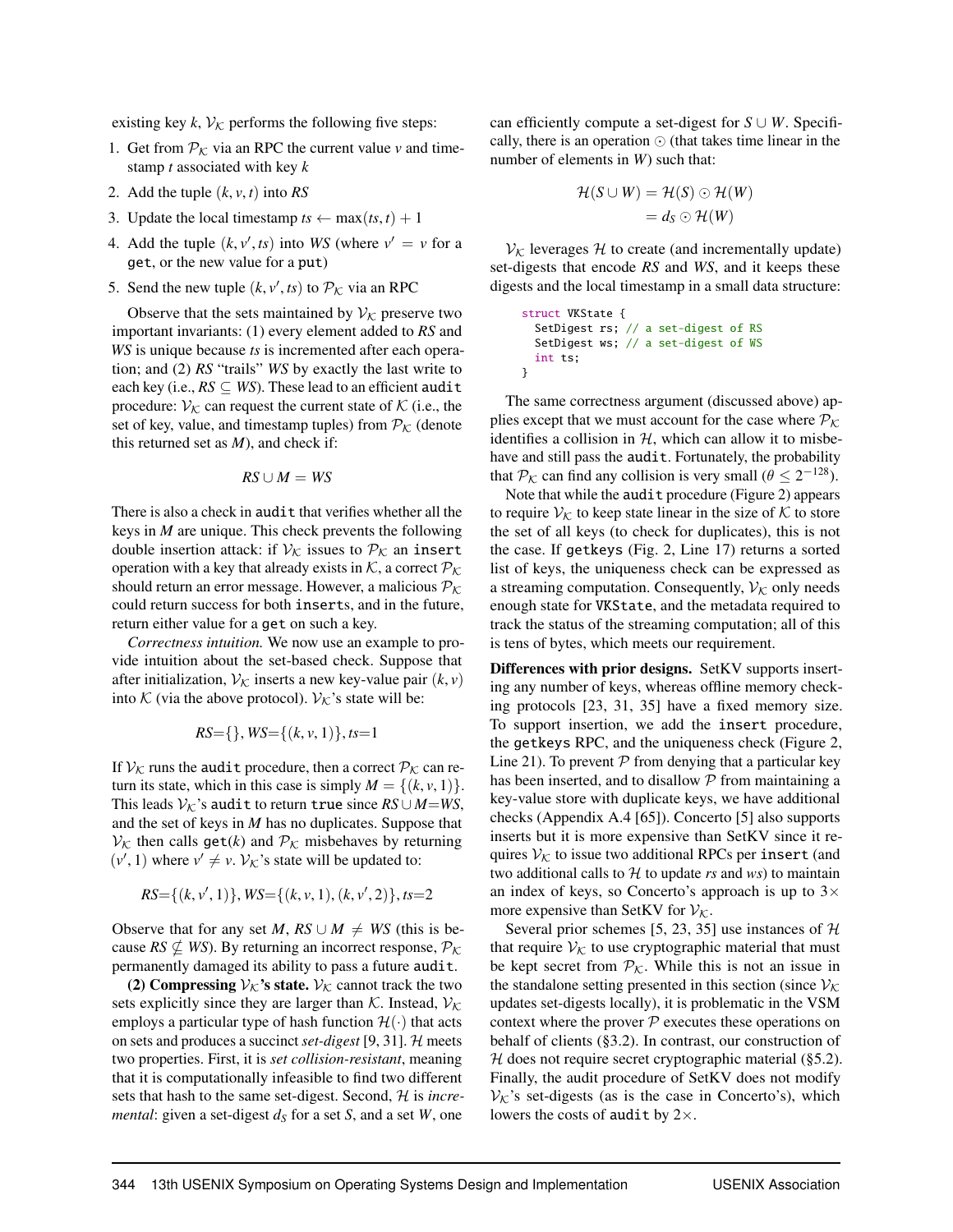#### <span id="page-7-0"></span>3.2 Building VSMs using SetKV

Spice follows an approach similar to Pantry to build VSMs. As with the Pantry baseline discussed in the prior section, Spice uses Groth's argument protocol [\[44\]](#page-17-19) as a black box (Spice can also use many other argument protocols, as we discuss in Section [9\)](#page-15-0). The principal difference between the two systems is in how they handle storage operations, which we discuss next.

Recall from Section [2.1](#page-3-0) that a VSM's program  $\Psi$  interacts with external services (e.g., a storage service) by issuing RPCs. Since the prover is untrusted and can return incorrect responses to RPCs,  $\Psi$  must verify each RPC response via an assert; Section [2.1.2](#page-4-1) discusses the verification mechanism in Pantry. We now discuss an alternate mechanism based on SetKV.

At a high level, Spice's idea is to employ SetKV's verifier (i.e.,  $V_K$ ) to check the interactions of  $\Psi$  with a storage service. To accomplish this, we build a C library that implements the init, insert, get, put, and audit procedures in Figure [2.](#page-5-1) A VSM programmer uses this library to write  $\Psi$ , and compiles  $\Psi$  into algebraic constraints (and client, server, verifier executables). To illustrate this idea, we start with an example in which  $\Psi$  increments an integer value associated with a key requested by a client.

```
Value increment(VKState* s, Key k) {
  Value v;
  // prover supplies value v for key k
  get(s, k, &v); //setkv library call (updates s)
  v = (Value) ((int) v + 1);put(s, k, v); // setkv library call (updates s)
  // batch-verify all storage operations
  assert(audit(*s) == true); // setkv library call
  return v;
}
```
Observe that the high-level structure of the above program is nearly identical to the example we discussed in the context of Pantry. A key difference, however, is that under Pantry, Ψ verifies each storage operation (e.g., GetBlock) with an assert; under Spice, Ψ verifies all storage operations at the end with a single assert that calls SetKV's audit procedure.

Costs. Since init, insert, get, and put execute a constant number of arithmetic operations (Figure [2\)](#page-5-1), Spice compiles them into a constant number of equations when transforming Ψ into the constraint formalism. audit, however, computes over the entire state of the key-value store, so it compiles to a constraint set with size linear in the number of objects in the key-value store (say *n*). Fortunately, audit is called only once, so its costs are amortized over all storage operations in Ψ.

In more detail, if  $\Psi$  executes  $O(n)$  storage operations before calling audit, the (amortized) cost of each storage operation is a constant. However, for the services that

Spice targets ([§1,](#page-1-0) [§6\)](#page-11-0), Ψ executes far fewer storage operations than *n*. This leads to an undesirable situation: the amortized cost of a storage operation can be worse than in Pantry (where each storage operation's cost is logarithmic in *n*). Spice addresses this by decoupling the call to audit from the rest of Ψ. We discuss this below.

**Spice's VSMs.** Let  $\Psi$  be a program with the same structure as the previous increment example: Ψ takes as input a request *x* and a VKState *s*, interacts with the storage via RPCs, verifies those interactions at the end via assert, updates *s*, and outputs a response *y*. Spice splits Ψ into two independent programs: Ψ*req* and Ψ*audit*, where Ψ*req* is same as  $\Psi$  except that it does not have the assert statement at the end; Ψ*audit* is the following program:

```
void audit_batch(VKState s) {
  assert(audit(s) == true);}
```
This decomposition achieves the following: proving the correct execution of *m* instances of Ψ is *equivalent* to proving the correct execution of the corresponding *m* instances of Ψ*req* and a single instance of Ψ*audit*. By equivalent, we mean that a verifier  $\mathcal V$  outputs true to  $m+1$ proofs (one per instance of Ψ*req* and Ψ*audit*) if and only if  $V$  would have output true to the  $m$  proofs produced by instances of  $\Psi$ . Thus, if  $m = O(n)$ , the  $O(n)$  constraints needed to express Ψ*audit* are effectively amortized over the *m* requests, making the (amortized) number of constraints for each storage operation in Ψ*req* a constant. Note that the costs of Ψ*audit* can actually be amortized across *different* computations (they can be instances of different Ψ*req*).

This approach has two drawbacks. First, it increases latency since  $V$  confirms the correct execution of any given instance  $\Psi_{\text{req}}$  only after it has verified all  $m + 1$  proofs. Second, if the proof of Ψ*audit* fails, V does not learn which of the storage operations (and therefore which instance of Ψ*req*) returned an incorrect result. However, as we show in our evaluation ([§7\)](#page-12-0), this decomposition reduces the cost of storage operations by orders of magnitude over Pantry, even for modest values of *m*.

*Trace.* Recall from Section [2](#page-2-1) that each verifier  $V_i$  receives a *trace* from P to verify a batch of *m* instances of Ψ*req*. This trace contains *m* tuples and a proof for Ψ*audit*:

$$
(x_i, s_{i-1}, y_i, s_i, \pi_i) \,\forall i \in [1, m] \text{ and } \pi_{\text{audit}}
$$

where  $\pi_i$  is the proof of correct execution of the *i*<sup>th</sup> instance of  $\Psi_{req}$  with  $(s_{i-1}, x_i)$  as input and  $(s_i, y_i)$  as output. Each state  $s_i$  is an object of type VKState ( $s_0$  is a VKState object for an empty key-value store), *x<sup>i</sup>* is a request, and  $y_i$  is the corresponding response.  $\pi_{audit}$  establishes the correct execution of Ψ*audit* with *s<sup>m</sup>* as input.

Observe that the above trace is sufficient to guarantee correctness and soundness (since each  $V_i$  has all the information needed to verify the actions of  $P$ ), but it does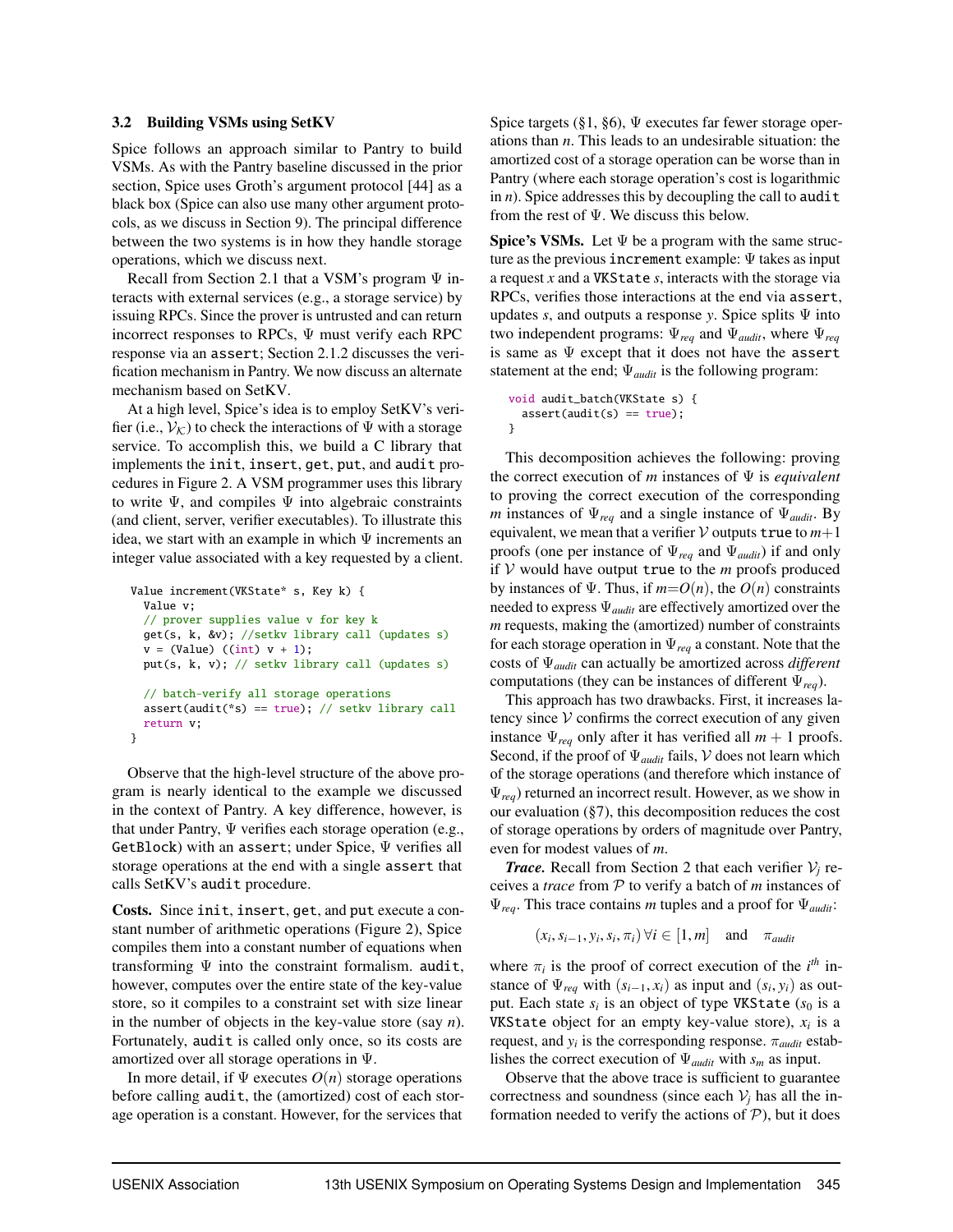not satisfy zero-knowledge or succinctness. This trace is not succinct since the sizes of requests and responses could be large (they depend on the application). The trace is not zero-knowledge since requests and responses appear in plaintext. Moreover, a VKState object leaks the timestamp field and the set-digests (unlike commitments, hashes bind the input but do not hide it; see Footnote [1\)](#page-2-2).

*Commitments.* To make the trace succinct and zeroknowledge, a programmer writes a VSM that takes as input (and produce as output) commitments to requests, responses, and VKState. For example, the programs Ψ*req* and Ψ*audit* discussed earlier are expressed as:

```
Commitment incr_comm(Commitment* cs, Commitment ck) {
  // prover passes value via RPC (checked by assert)
  VKState s = (VKState) decommit(*cs);
  Key k = (Key) decommit(ck);Value v = increment(\&s, k); // prior program logic*cs = commit(s):
  return commit(v);
}
void audit_batch_comm(Commitment cs) {
  VKState s = (VKState) decommit(cs);audit_batch(s); // prior program logic
}
```
In more detail, a client sends to  $P$  the plaintext request  $x_i$  (*k* in the example). P computes the program (without commitments) outside of the constraint formalism and sends back to the client the output  $y_i$  ( $v$  in the example). P then generates a proof  $\pi_i$  for the version of the program that uses commitments (incr\_comm in the example). Specifically,  $P$  first generates a commitment to  $x_i$ outside of the constraint formalism and uses it to solve the constraint set of Ψ*req* (Section [9](#page-15-0) discusses what prevents P from omitting requests or generating an incorrect commitment).  $P$  then adds to its trace commitments to each of  $(s_i, x_i, y_i)$  and the corresponding proof  $\pi_i$ . Each verifier  $V_i$  uses these commitments—instead of their plaintext versions—when verifying proofs (including  $\pi_{\text{audit}}$ ), since the above programs use commitments as inputs and outputs. Thus, a verifier  $V_i$  does not learn anything about the requests, responses, or states beyond their correctness, the number of requests, and the size of the state. Also, since the size of each commitment and each proof is a constant, it satisfies the succinctness property of VSMs.

# <span id="page-8-0"></span>4 Supporting concurrent services

Prior instantiations of VSMs—including our design in Section [3—](#page-4-0)do not support a prover  $P$  that executes requests concurrently. A key challenge is producing proofs that establish that  $P$  met a particular consistency semantic. Note that this problem is hard even without the zeroknowledge or succinctness requirements of VSMs [\[71\]](#page-18-19).

# <span id="page-8-1"></span>4.1 Executing requests concurrently

To make  $P$  execute requests concurrently, we introduce a concurrent version of SetKV, called *C-SetKV*, which we later integrate with Spice's design from the prior section.

C-SetKV's prover  $P_K$  interacts with multiple instances of  $\mathcal{V}_{\mathcal{K}}$   $(\mathcal{V}_{\mathcal{K}}^{(0)}, \ldots, \mathcal{V}_{\mathcal{K}}^{(\ell)})$  that issue <code>insert</code>, put, and <code>get</code> requests concurrently. C-SetKV guarantees sequential consistency [\[52\]](#page-17-15): an audit returns true if and only if the concurrent execution is equivalent to a sequential execution of operations and the sequential execution respects the order of operations issued by individual instances of  $V_K$ . In a few cases, C-SetKV guarantees linearizability [\[45\]](#page-17-16). We formalize these guarantees and provide details in Appendix C.2 [\[65\]](#page-18-18), but the key differences between C-SetKV and SetKV are:

- 1. *Enforcement of isolation*. In SetKV (Figure [2\)](#page-5-1),  $V_K$  issues two RPCs for each get and put; they are executed in isolation by a correct  $P_K$  because there is only one outstanding operation. In C-SetKV,  $\mathcal{P}_{\mathcal{K}}$  must explicitly ensure that both RPCs are executed in isolation since it receives and executes many concurrent operations.
- 2. Support for independent VKStates. In SetKV,  $V_K$ maintains a single VKState object that encodes its keyvalue store operations since initialization. In C-SetKV, each  $\mathcal{V}_{\mathcal{K}}^{(j)}$  has its own independent <code>VKState</code> object that contains only the effects of operations issued by  $\mathcal{V}_{\mathcal{K}}^{(j)}$ .

We discuss the details of these differences below.

Enforcement of isolation. We now discuss how a correct  $P_K$  can execute C-SetKV's four key-value store operations in isolation. It is straightforward to execute insert in isolation since it issues a single RPC. audit does not modify  $P_K$ 's state, so  $P_K$  can executes it in isolation using a snapshot of its state. To ensure the two RPCs of put and get execute in isolation (in the presence of multiple instances of  $V_K$ ),  $\mathcal{P}_K$  can keep track of when the first RPC starts and block any other request that attempts to operate on the same key until the second RPC (for the same key) completes. A simple approach to achieve this is for  $P_K$  to lock a key during the first RPC and release the lock on the second RPC. A malicious  $\mathcal{P}_\mathcal{K}$  could of course choose not to guarantee isolation, but as we show in Appendix C.2 [\[65\]](#page-18-18), a future audit will fail. Note that in Spice,  $P_K$  corresponds to the external storage, so the mechanism that ensures isolation happens outside of the constraint formalism (i.e., it is not encoded in  $\Psi$ ).

 ${\bf Support \ for \ independent \ UK States.}$  Since each  $\mathcal{V}_{\mathcal{K}}^{(j)}$  issues requests independently, it maintains a local VKState object. This creates two issues. First, the set-digests and timestamp in the VKState object of  $\mathcal{V}_{\mathcal{K}}^{(j)}$  do not capture the operations issued by other instances of  $\mathcal{V}_{\mathcal{K}}$ . As a result, we need a mechanism to combine the VKState objects of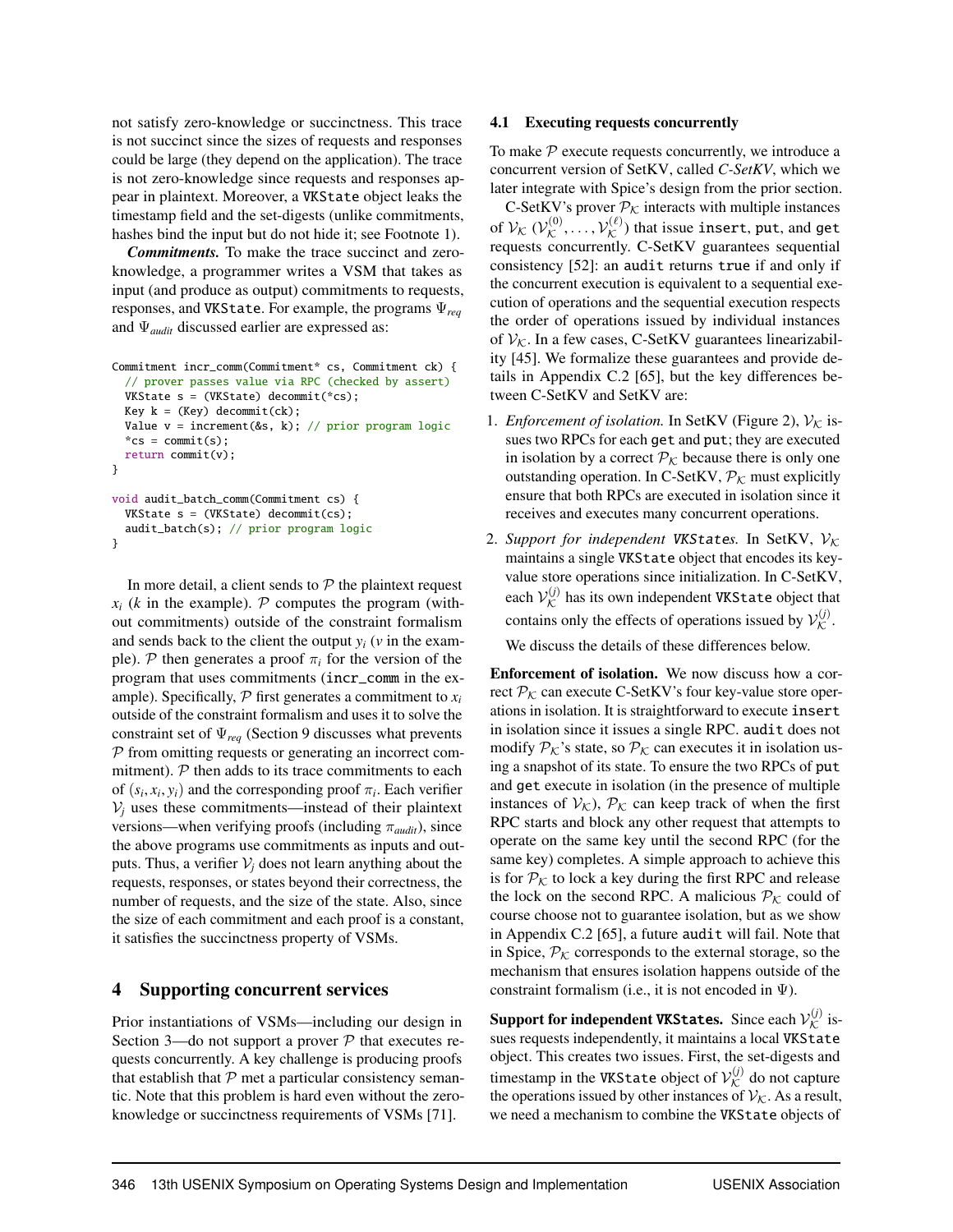all instances of  $V_K$  prior to invoking audit—since audit accepts a single VKState object. Second, the timestamp field *ts* is no longer unique for each operation since each  $\mathcal{V}_{\mathcal{K}}^{(j)}$  initializes its <code>VKState</code> object with  $\mathit{ts}=0.$  We discuss how we address these issues below.

Combining VKState objects. To obtain a single <code>VKState</code> object, each  $\mathcal{V}_{\mathcal{K}}^{(j)}$  collects <code>VKState</code> objects from every other instance and locally combines all objects.<sup>4</sup> Combining set-digests is possible because sets are unordered and the union operation is commutative. Moreover,  $\mathcal{H}(\cdot)$  preserves this property since the operation  $\odot$  is commutative. As a result, each  $\mathcal{V}_{\mathcal{K}}^{(j)}$  constructs set-digests that capture the operations of all instances of  $\mathcal{V}_\mathcal{K}$  as if they were issued by a single entity. For example, the combined read set-digest is computed as  $rs = rs^{(0)} \odot \ldots \odot rs^{(j)}$ (similarly for *ws*). Finally, the timestamp of the combined VKState object is simply 0 since it is not used in audit.

**Handling duplicate entries.** Since different  $V_K$  instances start with the same timestamp *ts*=0, it is possible for two different instances to add the same element into their local set-digests (in a VKState object); this creates a problem when multiple VKState objects are combined. We use an example to illustrate the problem. Suppose there are three instances of  $\mathcal{V}_{\mathcal{K}}: \mathcal{V}_{\mathcal{K}}^{(1)}, \mathcal{V}_{\mathcal{K}}^{(2)}, \mathcal{V}_{\mathcal{K}}^{(3)}$ . Suppose  $\mathcal{V}_{\mathcal{K}}^{(1)}$  calls  $\mathtt{insert}(k,v),$  making its <code>VKState:</code>

$$
ws = \mathcal{H}(\{(k, v, 1)\}), rs = \mathcal{H}(\{\}), ts = 1
$$

Suppose  $\mathcal{V}_{\mathcal{K}}^{(2)}$  and  $\mathcal{V}_{\mathcal{K}}^{(3)}$  call  $\mathsf{get}(k)$  concurrently and  $P_K$  returns an incorrect value  $v' \neq v$ . Specifically,  $P_K$ returns  $(k, v', 1)$  to both, so their VKState object is:

$$
ws = \mathcal{H}(\{(k, v', 2)\}), rs = \mathcal{H}(\{(k, v', 1)\}), ts = 2
$$

Now, if each  $V_K$  instance combines set-digests in the three VKState objects, they get the following (we use exponents to indicate the number of copies of an element):

$$
ws = \mathcal{H}(\{(k, v, 1), (k, v', 2)^2\}), rs = \mathcal{H}(\{(k, v', 1)^2\})
$$

Unfortunately, since  $\mathcal{H}(\cdot)$  is a set hash function the above leads to undefined behavior:  $\mathcal{H}$ 's input domain is a set, but the above is a *multiset*. <sup>5</sup> Worse, some construc-tions [\[5\]](#page-16-10) use XOR for  $\odot$ , so  $\mathcal{H}(\{(k, v', 1)^2\} = \mathcal{H}(\{\})$ (i.e., adding an element that already exists to a set-digest removes the element!). Such a hash function would lead to the following combined set-digests:

$$
ws = \mathcal{H}(\{(k, v, 1)\}), rs = \mathcal{H}(\{\})
$$

For these set-digests, a  $P_K$  can make audit pass by returning  $M = \{(k, v, 1)\}$ —even though it misbehaved by returning an incorrect value to  $\mathcal{V}_{\mathcal{K}}^{(2)}$  and  $\mathcal{V}_{\mathcal{K}}^{(3)}$ .

There are two solutions. First, we can use a  $\mathcal{H}(\cdot)$  that is multiset collision-resistant (our construction in Section [5](#page-10-0) satisfies this). In that case, even if different instances of  $V_K$  add the same elements to their set-digests, the aggregated set-digest will track the *multiplicity* of set members (i.e., the number of times an element is added to a setdigest). If  $\mathcal{P}_\mathcal{K}$  misbehaves, the aggregated *rs* will not be a submultiset of the aggregated *ws*, which prevents a future audit from passing (Appendix C.2 [\[65\]](#page-18-18)). The second solution is to guarantee that there are no duplicate entries. We discuss this second solution in detail in Appendix A.1 [\[65\]](#page-18-18).

Using C-SetKV to execute requests concurrently.  $P$ executes (and generates proofs for) multiple instances of Ψ*req* simultaneously using different threads of execution (e.g., on a cluster of VMs). As before, each instance of Ψ*req* interacts with a storage service through exogenous computation. A key difference is that unlike the design in Section [3.2,](#page-7-0) each instance of Ψ*req* checks the response from the storage service using a different instance of C-SetKV's verifier. This is essentially the desired solution, but we now specify a few details.

A verifier  $V_i$  receives commitments to a set of VKState objects, one from each thread of execution, in  $\mathcal{P}'$ 's trace. This means that  $V_i$  cannot execute the  $\odot$  operator on the commitments sent by  $P$ , since  $\odot$  works on set-digests and not on commitments. To address this,  $P$  supports a computation Ψ*comb* that takes as input commitments to VKState objects and outputs a commitment to the combined VKState object. That is,  $P$  helps  $V_i$  combine commitments to VKState objects—without revealing anything about the objects and without requiring  $\mathcal{V}_j$  to trust  $\mathcal P$ (P produces a proof for  $\Psi_{comb}$ ).  $V_j$  then uses the resulting commitment in Ψ*audit*.

### 4.2 Supporting transactional semantics

Many services compute over multiple key-value tuples when processing a request, so they require transactional semantics. To support such services, we first build lowlevel mutual-exclusion primitives. We then use these primitives to build a transactional interface to C-SetKV that guarantees serializability [\[21,](#page-16-9) [62\]](#page-18-14). Finally, we show how those low-level primitives can be used to build other concurrency control protocols.

Mutual-exclusion primitives. Spice supports two APIs: (1) lock takes as input a key and returns the current value associated with the key; and (2) unlock takes as input a key and an updated value, and associates the new value with the key before unlocking the key. Figure [3](#page-10-2) depicts our implementation of these APIs by essentially decomposing SetKV's get and put (Figure [2\)](#page-5-1).

In essence, these primitives provide mutual-exclusion semantics by leveraging the requirement that  $P_K$  in C-

<sup>4</sup>Exchanging VKState objects is easy in the context of VSMs since (commitments to) all VKState objects appear in the trace.

<sup>5</sup>A multiset is a set that can contain duplicate elements.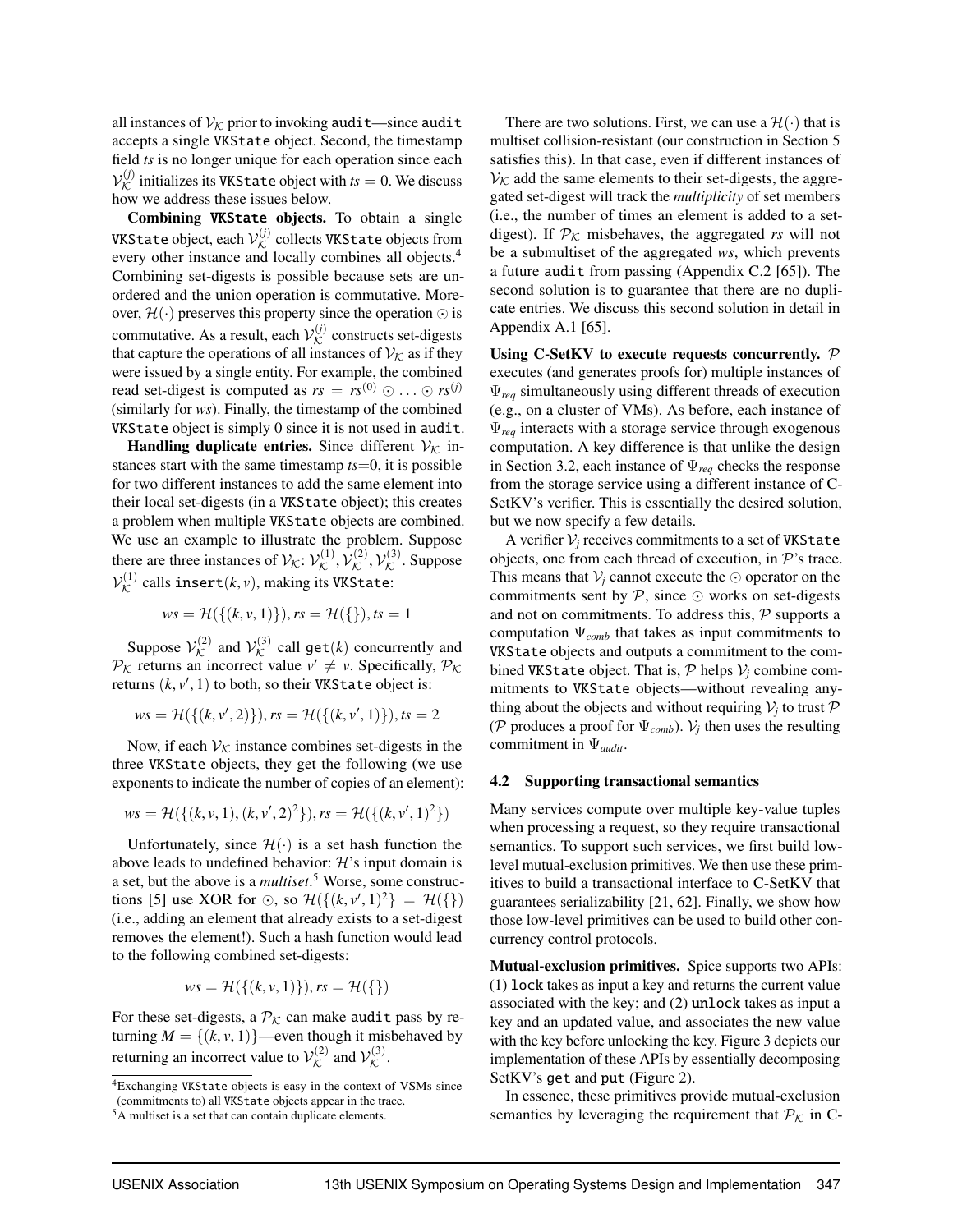<span id="page-10-2"></span>1: **function**  $lock(s, k)$ 2:  $(v, t) \leftarrow \text{RPC}(\text{GET}, k)$  //  $\mathcal{P}_\mathcal{K}$  executes GET and locks *k* 3:  $rs' \leftarrow s.rs \odot \mathcal{H}(\{(k, v, t)\})$ 4:  $ts' \leftarrow \max(s.ts, t)$ 5: return VKState{*rs*′ ,*s*.*ws*, *ts*′ }, *v* 6: **function** unlock $(s, k, v)$ 7:  $ts' \leftarrow s.ts + 1$ 8: RPC(PUT,  $k$ ,  $(v, ts')$ ) //  $\mathcal{P}_\mathcal{K}$  executes PUT and unlocks  $k$ 

9: *ws'* ← *s.ws* ⊙  $\mathcal{H}(\{(k, v, ts')\})$ 

```
10: return VKState{s.rs, ws′
, ts′
}
```
FIGURE 3—Mechanics of lock and unlock (see text).

<span id="page-10-3"></span>1: function beg\_txn(*s*, *keys*) 2:  $s' \leftarrow s, \text{vals} \leftarrow [$ 3: for *k* in *keys* do 4:  $(s', v) \leftarrow \texttt{lock}(s', k)$ 5:  $vals \leftarrow vals + (v)$  // append the value 6: return *s* ′ , *vals* 7: function end\_txn(*s*, *tuples*) 8: *s*  $s' \leftarrow s$ 9: **for**  $(k, v)$  in *tuples* **do**  $10<sup>5</sup>$  $y' \leftarrow \text{unlock}(s', k, v)$ 11: return *s* ′

FIGURE 4—Mechanics of beg\_txn and end\_txn (see text).

SetKV must execute GET and PUT RPCs on the same key in isolation. Specifically, if a request executes lock on a key  $k$ ,  $P_K$  must block all operations on  $k$  until the lockowner calls unlock (otherwise a future audit fails).

Simple transactions. We now describe how the above mutual-exclusion primitives can be used to build transactions with known read/write sets: all the keys that will be accessed are known before the transaction execution begins. Spice abstracts this transactional primitive with two APIs: (1) beg\_txn takes as input a list of keys on which a transaction wishes to operate and returns the values associated with those keys; (2) end\_txn takes as input the list of keys and the values that the transaction wishes to commit. Between calls to these two APIs, a program Ψ*req* can execute arbitrary computation in Spice's subset of C.

Figure [4](#page-10-3) depicts our implementation of these APIs. beg\_txn calls lock on each key in its argument to get back the current value associated with the key. end\_txn calls unlock on each key (which stores the updated value before releasing the lock). This guarantees serializability since lock and unlock ensure mutual-exclusion.<sup>6</sup>

General transactions. We note that a transaction executed by  $\Psi_{\text{rea}}$  does not need to acquire locks on all keys involved in the transaction at once. A programmer can write a Ψ*req* that acquires locks on keys (using lock) over its lifetime and then releases locks (using unlock). This supports transactions with arbitrary read/write sets and

guarantees serializability if Ψ*req* implements two-phase locking: all locks on keys involved in the transaction are acquired before releasing any lock. Appendix A.3 [\[65\]](#page-18-18) discusses how to implement serializable transactions with optimistic concurrency control instead.

# <span id="page-10-0"></span>5 Efficient instantiations

We now describe an efficient implementation of Ψ*audit* and the cryptographic primitives necessary to build Spice.

## <span id="page-10-4"></span>5.1 Parallelizing audits

Recall from Section [3.2](#page-7-0) that  $P$  periodically produces π*audit* to prove the correct execution of Ψ*audit*. We observe that Ψ*audit* can be expressed as a MapReduce job; thus,  $P$  can use existing verifiable MapReduce frameworks [\[25,](#page-16-0) [34,](#page-17-0) [38\]](#page-17-13) to reduce the latency of producing π*audit* by orders of magnitude. The details (of what each mapper and reducer computes) are in Appendix A.2 [\[65\]](#page-18-18), but we discuss the costs. This approach increases each verifier's CPU costs and the size of π*audit* by a factor of |mappers| + |reducers|. This is because each mapper and reducer generates a separate proof.<sup>7</sup> This is an excellent trade-off since checking π*audit* is relatively cheap: 3 ms of CPU-time to check a mapper's (or a reducer's) proof, and each proof is 128 bytes.

## <span id="page-10-1"></span>5.2 Efficient cryptographic primitives

Set hash function. Recall from Section [3.2](#page-7-0) that Spice represents the logic of SetKV's  $V_K$  (Figure [2\)](#page-5-1) in constraints. An important component is encoding  $\mathcal{H}(\cdot)$  as a set of equations; all other operations in  $V_K$  (such as comparisons and integer arithmetic) are already supported by the existing framework ([§6\)](#page-11-0). Spice instantiates  $\mathcal{H}(\cdot)$  using MSet-Mu-Hash [\[31\]](#page-17-17) defined over an elliptic curve *EC*:

$$
\mathcal{H}(\{e_1,\ldots e_\ell\})=\sum_{i=1}^\ell H(\{e_i\})
$$

where  $H(\cdot)$  is a *random oracle* that maps a multiset of elements to a point in *EC*, and point addition is the group operation. We use an elliptic curve group since prior work [\[17,](#page-16-15) [34,](#page-17-0) [50\]](#page-17-24) shows how to express elliptic curve operations with only a handful of constraints.

However, one issue remains: we need a candidate for  $H(\cdot)$  with an efficient representation as a constraints set. Our starting point for  $H(\cdot)$  is  $H(\cdot) = \phi(R(\cdot))$ , where  $R(\cdot)$ is a random oracle (instantiated using a collision-resistant hash function). *R* takes as input a multiset of elements and outputs an element of a set *S* (e.g., SHA-256 maps

<sup>6</sup>Deadlock can be avoided by acquiring locks in a deterministic order.

<sup>&</sup>lt;sup>7</sup>CTV [\[30\]](#page-17-1) avoids the cost increase for a verifier, but incurs  $>$ 10 $\times$ higher expense for  $P$ . The recent work of Wu et al. [\[82\]](#page-18-12) offers an alternative by distributing  $P$ 's work for any computation in a blackbox manner; applying it to audit\_batch is future work.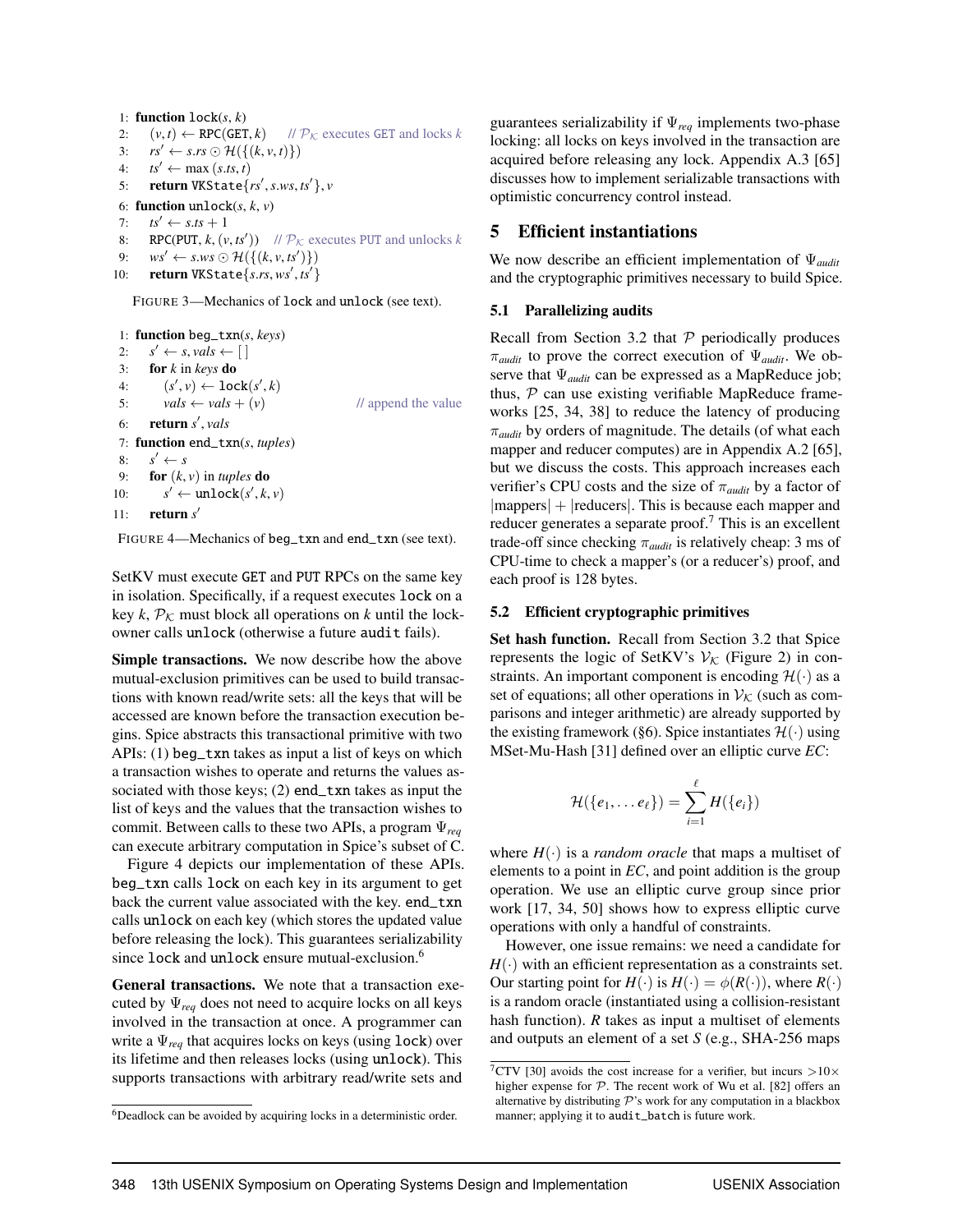an arbitrary length binary string to a 256-bit string);  $\phi(\cdot)$ maps elements in *S* uniformly to a point in *EC*.

A challenge is that building  $\phi(\cdot)$  using prior techniques [\[36\]](#page-17-25) is expensive; more critically, common hash functions (e.g., SHA-256, Keccak) perform bitwise operations (XOR, shift, etc.), which are expensive to express with algebraic constraints (it takes at least 1 constraint for each bit of the inputs) [\[64,](#page-18-4) [69\]](#page-18-20). We discuss our solution in detail in Appendix B [\[65\]](#page-18-18), but we make the following contribution. We show that the requirement that  $H(\cdot)$ be a random oracle can be relaxed (we still require its constituent  $R(\cdot)$  to be a random oracle). We leverage this relaxation to construct an efficient  $\phi(\cdot)$  from Elligator-2 [\[20\]](#page-16-16); to build  $R(\cdot)$ , we use a relatively new block cipher called MiMC [\[2\]](#page-16-17), which is more efficient than SHA-256 in the constraints formalism. In summary, our construction of  $\mathcal{H}(\cdot)$  requires 10,000 $\times$  fewer constraints than using SHA-256 and a prior construction for  $\phi(\cdot)$  [\[36\]](#page-17-25).

Commitments. Pantry [\[25\]](#page-16-0) employs HMAC-SHA256 to implement commit() but requires  $\approx 250,000$  constraints to generate a commitment to a 150-byte message. Spice takes a different approach. For a message  $x \in \mathbb{F}_p$  (recall from [§2.1](#page-3-0) that constraint variables are elements in  $\mathbb{F}_p$ ), a commitment is  $(x + t, R(t))$  where  $t \in \mathbb{F}_p$  is a randomlychosen value and  $R(\cdot)$  is the MiMC-based random oracle introduced above. This is binding because *R*(*t*) binds *t* due to the collision-resistance of  $R(\cdot)$ . It is hiding because  $x+t$ is uniformly random; hence the tuple  $(x + t, R(t))$  is independent of the message *x*. Finally, the scheme generalizes to larger messages  $x \in \mathbb{F}_p^k$  in two ways: commit to each component of *x* independently (which increases the size of the commitment by *k* times), or output  $(R(x) + t, R(t))$ . Compared to Pantry's HMAC-SHA256, Spice's commitments require  $\approx$ 300 $\times$  fewer constraints.

# <span id="page-11-0"></span>6 Implementation and applications

We build Spice atop pequin [\[1\]](#page-16-12), which provides a compiler to convert a broad subset of C to constraints, and links to libsnark [\[55\]](#page-17-26) for the argument protocol (step 3; [§2.1\)](#page-3-0). We extend this compiler with Spice's SetKV API (including transactions and commitments) based on the design discussed in Sections [3–](#page-4-0)[5.](#page-10-0) Spice uses leveldb [\[41\]](#page-17-27) as its backing store to provide persistent state. In total, Spice adds about 2,000 LOC to Pequin. Our implementation of the applications discussed below consists of 1,300 lines of C and calls to Spice's API.

# 6.1 Applications of Spice

We built three applications atop Spice. These applications require strong integrity and privacy guarantees, and have transactions on state that can be executed concurrently. Furthermore, they tolerate batch verification (i.e.,  $P$  can produce  $\pi_{\text{audit}}$  after many requests) since clients can levy financial penalties if they detect misbehavior ex post facto.

```
// pk_c is the public key of the caller
issue(VKState* s, PK pk_c, PK pk, Asset as, int a) {
  return insert(s, pk||as, a); // || is concatenation
}
retire(VKState* s, PK pk, Asset as, int a) {
  Value v[1];
  beg_txn(s, [pk||as], v); // updates s and v
  if (v[0] > = a) v[0] -= a;
  end_txn(s, [(pk||as, v[0])]); // updates s
}
// pk1, pk2 are the keys of caller and recipient
transfer(VKState* s, PK pk1, PK pk2, Asset as, int a) {
  Value v[2];
  beg_txn(s, [pk1||as, pk2||as], v); // updates s, v
  if (v[0] > = a) { v[0] -= a; v[1] += a; }
  end_txn(s, [(pk1||as, v[0]), (pk2||as, v[1])]);
```
FIGURE 5—Pseudocode for a Sequence-like app using Spice's API. The requests, except the public key of the caller, are wrapped in commitments; however, this part is not depicted.

}

Cloud-based ledger service. We consider a cloudhosted service that maintains a ledger with balances of assets for different clients. Examples of assets include currency in a mobile wallet (e.g., Square, WeChat) and credits in a ride-sharing application. Clients submit three types of requests: transfer, issue, and retire. transfer moves an assert from one client to another, whereas issue and retire move external assets in and out of the ledger. For example, in WeChat, clients move currency from their bank accounts to their mobile wallets. This application is inspired by Sequence [\[28\]](#page-17-2). However, to verify the correct operation of Sequence, a verifier needs access to sensitive details of clients' requests (e.g., the amount of money) and the service's state. We address this limitation by implementing a Sequence-like service as a VSM using Spice. The ledger maintained by the service is the VSM's state and the request types discussed above are state transitions. Figure [5](#page-11-1) depicts our implementation of this application in Spice's programming model.

Payment networks. Our second application is a payment network inspired by Solidus [\[27\]](#page-16-1). Banks maintain customer balances, and customers submit requests to move money from their accounts to other accounts (in the same bank or a different bank). This is similar to the previous application except that it also supports an inter-bank transfer. For such a transfer, the sender and recipient's banks must coordinate out-of-band: the sender's bank executes the debit part of a transfer and the recipient's bank executes the credit part. A verifier can check that banks are processing requests correctly without learning the content of requests: destination account, amount, etc.

<span id="page-11-2"></span>A securities exchange (dark pool). A securities exchange is a service that allows buyers to bid for securities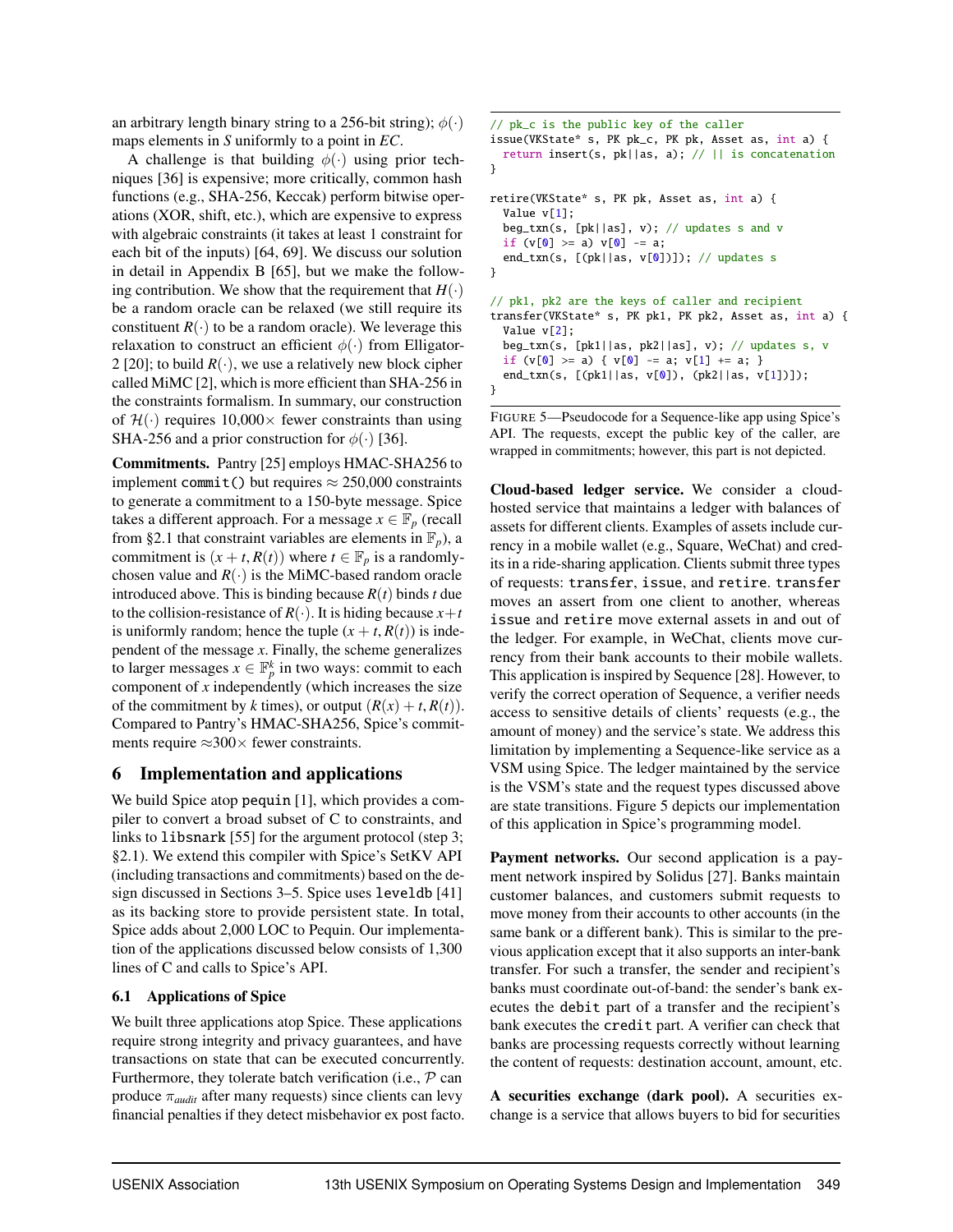(e.g., stock) sold by sellers. The service maintains an *order book*—a list of buy and sell orders sorted by price. Clients submit buy or sell orders to the service, who either fulfills the order if there is a match, or adds the order to the order book. Although traditional exchanges are public (clients can see the order book), private exchanges (or *dark pools*) have gained popularity in light of attacks such as "front-running" [\[63\]](#page-18-1). Dark pools, however, are opaque; indeed, there are prior incidents where dark pools have failed to match orders correctly [\[37,](#page-17-28) [60\]](#page-18-21).

We implement the exchange as a VSM: the order book is the state, and *submit* and *withdraw* order are state transitions. At a high level, we represent the sorted order book as a doubly-linked list using Spice's storage API. Then, submit removes or inserts nodes to the list depending on whether there is a match or not, and withdraw removes nodes from the list. With Spice, verifiers learn nothing about the orders beyond the identity of the submitter, and yet they can check the correct operation of the exchange.

# <span id="page-12-0"></span>7 Experimental evaluation

We answer the following questions in the context of our prototype implementation and applications ([§6\)](#page-11-0).

- 1. How does Spice compare to prior work?
- 2. How well does Spice scale with more CPUs?
- 3. What is the performance of apps built with Spice?

Baselines. We compare Spice to two prior systems for building VSMs: Pantry [\[25\]](#page-16-0) and Geppetto [\[34\]](#page-17-0). Sections [2.1](#page-3-0) and [8](#page-14-1) provide details of their storage primitives, but briefly, Pantry's storage operations incur costs logarithmic in the size of the state (due its use of Merkle trees), and the costs are linear in the size of the state in Geppetto. Besides these baselines, we consider a Pantry variant, which we call *Pantry+Jubjub*, that uses a Merkle tree instantiated with a recent hash function [\[32\]](#page-17-29). Finally, we compare our payment network app ([§7.3\)](#page-14-0) to Solidus [\[27\]](#page-16-1).

Setup and metrics. We use a cluster of Azure D64s\_v3 instances (32 physical CPUs, 2.4 GHz Intel Xeon E5- 2673 v3, 256 GB RAM) running Ubuntu 17.04. We measure CPU-time, storage costs, and network transfers at the prover  $P$  and each verifier  $V_j$ , and the throughput and latency of P. Finally, we measure Spice's performance experimentally, but estimate baselines' performance through microbenchmarks and prior cost models; we use the same argument protocol for Spice and the baselines, so  $\mathcal{P}$ 's CPU costs in all the systems scale (roughly) linearly with the number of constraints of a Ψ.

Microbenchmarks. To put our end-to-end results in context, we measure the costs to each  $V_i$  and  $\mathcal P$  in Spice's underlying argument protocol ([§6\)](#page-11-0), and the number of constraints needed to represent Spice's cryptographic primitives. Figure [6](#page-12-2) depicts our results.

<span id="page-12-2"></span>

| costs of argument protocol $(\S 2.1, \S 6)$   |                       |  |  |  |  |
|-----------------------------------------------|-----------------------|--|--|--|--|
| $\mathcal{P}$ 's CPU-time per constraint      | $\approx 149 \,\mu s$ |  |  |  |  |
| $V$ 's CPU-time to check a proof              | $\approx$ 3 ms        |  |  |  |  |
| size of a proof                               | 128 bytes             |  |  |  |  |
| #constraints for basic primitives $(\S 5.2)$  |                       |  |  |  |  |
| random oracle $R(\cdot)$ on a 32-byte message | 167                   |  |  |  |  |
| map $\phi(\cdot)$ on a 32-byte element to EC  | 105                   |  |  |  |  |
| add two points in EC (i.e., $\odot$ in §3.1)  | 8                     |  |  |  |  |
| commit to a 32-byte message                   | 168                   |  |  |  |  |

FIGURE 6—Microbenchmarks.

#### <span id="page-12-1"></span>7.1 Spice's approach to state VS. prior solutions

We consider a computation  $\Psi$  that invokes a batch of get (or put) operations on a key-value store preloaded with a varying number of key-value pairs; each key and each value is 64 bits. Our metric here is the number of constraints required to represent a storage operation. Figure [7](#page-13-1) depicts the cost of different key-value store operations under Spice and our baselines. For Spice, the reported costs include error-checking code that prevents  $P$  from claiming that a key does not exist (Appendix A.4 [\[65\]](#page-18-18)).

We find that the cost of a storage operation is lower for Spice than prior works as long as  $\mathcal{P}$ 's state contains at least a few hundred key-value pairs. As an example, for a get on 1M key-value pairs in  $\mathcal{P}$ 's state, Spice requires  $57\times$  fewer constraints than Pantry,  $29\times$  fewer than Pantry+Jubjub, and  $2,000\times$  fewer than Geppetto.

However, Spice must execute (and produce a proof for) Ψ*audit*, which requires constraints linear in the size of the state ([§3.2\)](#page-7-0). Fortunately, this can be amortized over a batch of *m* operations on state. Naturally, if  $m = 1$  (i.e., we run Ψ*audit* after every storage operation), then Spice's costs are higher than prior systems. But even for modest values of *m*, Spice comes out on top. For example, when the state is 1M key-value pairs,  $m \geq 6,920$  is sufficient to achieve per-operation costs that are lower than Pantry. Furthermore, each request in our applications (e.g., financial transactions) perform multiple storage operations; the number of requests per batch that must be verified to outperform the baselines is much smaller.

### 7.2 Benefits of Spice's concurrent execution

We now assess how well Spice's prover  $P$  can leverage multiple CPUs and concurrent execution to achieve better throughput. For these experiments, we assume  $P$  executes Ψ*audit* periodically in the background (e.g., every minute). We discuss Spice's throughput, latency, and the amortized costs of operations as a function of audit frequency.

**Throughput.** We setup  $P$  with a key-value store preloaded with 1M key-value pairs. We then have  $P$  run Ψ*req* instances on a varying number of CPU cores, where each instance invokes a batch of get (or put) operations; Ψ*req* selects keys according to two different distributions: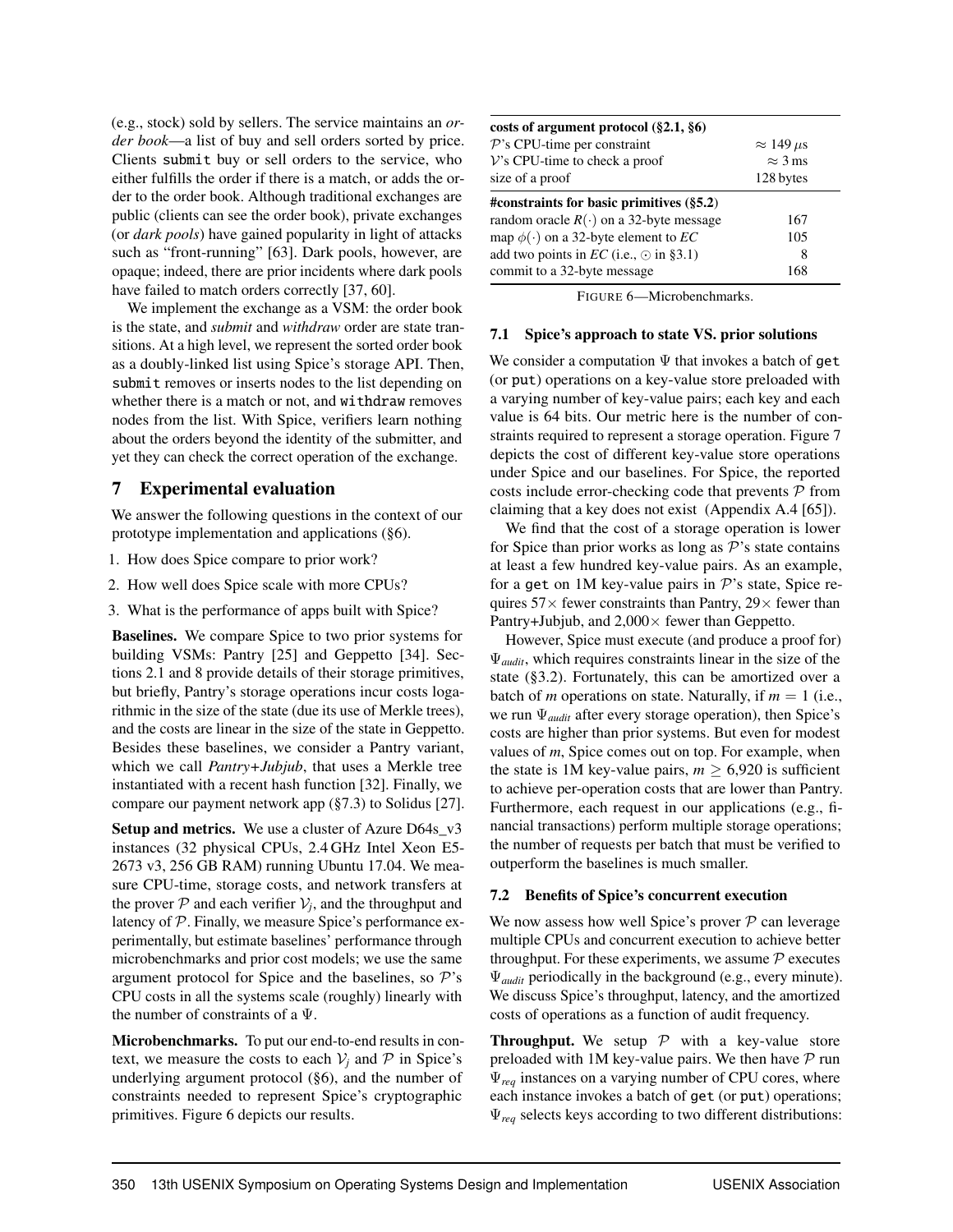<span id="page-13-1"></span>

|                                   | get cost |        |          |       | put cost        |          |  |
|-----------------------------------|----------|--------|----------|-------|-----------------|----------|--|
| size of state (# key-value pairs) |          | $10^3$ | $10^{6}$ |       | 10 <sup>3</sup> | $10^{6}$ |  |
| Pantry                            | 4.1K     | 44.9K  | 85.7K    | 8.2K  | 89.8K           | 171.5K   |  |
| Geppetto                          |          | 3.0K   | 3.0M     |       | 4.0K            | 4.0M     |  |
| Pantry+Jubjub                     | 2.1K     | 23.1K  | 44.1K    | 4.2K  | 46.2K           | 88.2K    |  |
| Spice                             | 1.5K     | 1.5K   | 1.5K     | 1.5K  | 1.5K            | 1.5K     |  |
| $\Psi_{audit}$                    | 1250/m   | 561K/m | 582M/m   | 561/m | 561K/m          | 582M/m   |  |

FIGURE 7—Per-operation cost of get and put—in terms of number of algebraic constraints—for Spice and its baselines with varying number of key-value pairs in P's state. We also depict the costs for Spice's Ψ*audit*; *m* denotes the number of storage operations after which P runs  $\Psi_{audit}$  to produce  $\pi_{audit}$ . Figure [6](#page-12-2) depicts P's and each  $V_i$ 's CPU-time as a function of the number of constraints.

<span id="page-13-2"></span>

FIGURE 8—Benefits of Spice's concurrent request execution. The workload is a stream of gets or puts and  $\mathcal P$ 's state contains 1M key-value pairs. The keys are chosen uniformly at random or follow a Zipfian distribution (exponent of 1.0).

<span id="page-13-3"></span>

|                     | get   | put   |
|---------------------|-------|-------|
| Pantry              | 0.078 | 0.039 |
| Pantry+Jubjub       | 0.153 | 0.076 |
| Geppetto            | 0.002 | 0.002 |
| Spice (1-thread)    | 3.6   | 3.6   |
| Spice (512-threads) | 1366  | 1370  |

FIGURE 9—Throughput (ops/sec) for get and put in Spice and its baselines. The size of the state is 1M key-value pairs.

uniform and Zipfian (exponent of 1.0). We measure the number of storage operations performed (and proofs produced) by  $P$  per second. Figure [8](#page-13-2) depicts our results.

We find that Spice's prover achieves a near-linear speedup with increasing number of cores. When keys are chosen uniformly,  $P$  (with 512 cores) achieves 379 $\times$ higher throughput compared to a single-core execution (for both get and put workloads). When the workload is Zipfian, the speedup is  $180\times$  due to higher contention (recall from Section [4.1](#page-8-1) that  $P$  locks keys outside of the constraint formalism to guarantee isolation). In absolute terms, Spice's prover executes 648–1,370 key-value store operations/second on 512 CPU cores.

Compared to its baselines (Figure [9\)](#page-13-3), Spice's throughput is  $92 \times$  that of Pantry,  $47 \times$  that of Pantry+Jubjub, and  $1,800\times$  that of Geppetto for puts. The gap widens when Spice leverages 512 cores: Spice' throughput is  $35,100 \times$ higher than Pantry,  $18,000 \times$  higher than Pantry+Jubjub, and  $685,000\times$  higher than Geppetto.

<span id="page-13-0"></span>Latency.  $P$  needs additional resources to periodically produce  $\pi_{\text{audit}}$ . Meanwhile, the time that  $\mathcal P$  needs to generate π*audit* dictates the latency of storage operations—since a verifier  $V_j$  must check  $\pi_{audit}$  before establishing the correctness of prior storage operations ([§3.2\)](#page-7-0). We start by measuring P's time to run Ψ*audit* and produce π*audit*.

Recall from Section [5.1](#page-10-4) that the cost of generating  $\pi_{\text{audit}}$  scales linearly with the size of P's state and we parallelize this using MapReduce ([§5.1\)](#page-10-4). We experiment with  $P$ 's state containing 1M key-value pairs. We run a MapReduce job on 1,024 CPU cores consisting of 1,024 mappers, where each mapper reads 1,024 key-value tuples and produces a single set-digest (the details of the MapReduce job are in Appendix A.2 [\[65\]](#page-18-18)). We then run 33 reducers (split over two levels containing 32 and 1 reducers) and a final aggregator. We find that the job (including proof generation) takes 3.63 minutes. As a result, if  $P$  runs  $\Psi_{\text{qudit}}$  every *k* minutes the latency of any key-value store operation is at most  $k + 3.63$  minutes.

Amortized costs of storage operations. Suppose we set  $k=10$  minutes, which covers a batch of 800,000 storage operations (recall that  $P$  executes 1,360 ops/sec under a uniform distribution). The amortized cost of Ψ*audit* would be  $582 \cdot 10^6 / 800,000 \approx 728$  constraints, and the peroperation storage cost (in terms of #constraints) would be 728 + 1500  $\approx$  2228 constraints. This is 76 $\times$  lower than Pantry,  $39 \times$  lower than Pantry+Jubjub, and  $1790 \times$  lower than Geppetto for put operations (1M key-value pairs in  $\mathcal{P}$ 's state). With larger *k* (larger latency), this gap widens.

Verifier's costs. A verifier's costs to check a proof of correct execution for a Ψ*req* is 3 ms of CPU-time; the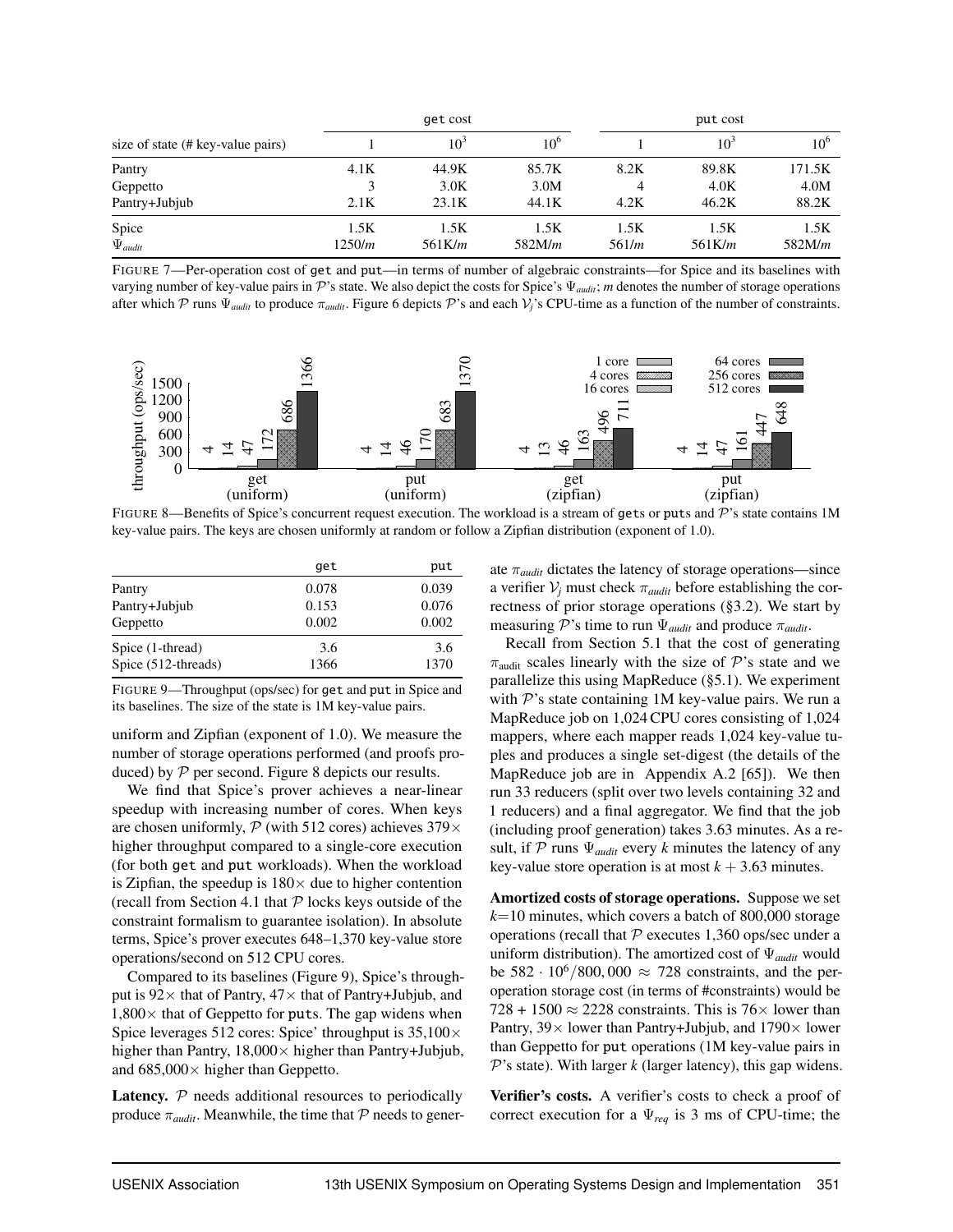<span id="page-14-2"></span>

FIGURE 10—Throughput (requests processed/second) for the various applications ([§6\)](#page-11-0). Requests of type issue, transfer, and retire are for the cloud-based ledger service (Figure [5\)](#page-11-1); issue, transfer, retire, debit, and credit are for the payment network application; and, submit requests are for the dark pool application.

proof itself is only 128 bytes (Figure [6\)](#page-12-2). As we discuss in Section [5.1,](#page-10-4) the size of a proof and cost to verify Ψ*audit* depends on the chosen MapReduce parameters. In particular, the size of  $\pi_{\text{audit}}$  is  $(M + R + 1) \cdot 128$  bytes since each mapper and each reducer produce a different proof, and verifying the entire proof takes  $(M + R + 1)$  · 3 ms. For the above MapReduce job  $(M=1024, R=33)$ , checking π*audit* takes 3.2 CPU-seconds.

### <span id="page-14-0"></span>7.3 Performance of apps built with Spice

We now assess whether Spice's prover  $P$  meets our throughput requirement  $(\S 2)$ . We experiment with the applications that we built using Spice ([§6\)](#page-11-0). Specifically, we run a concurrent  $P$  with a varying number of CPUs and measure its throughput for different transaction types (e.g,. credit, debit). The keys for various requests are chosen according to both uniform and Zipfian distributions, and requests compute over a million key-value pairs.

Figure [10](#page-14-2) depicts our results for the uniform distribution case; for the Zipfian case, the throughput is 2–  $3.3\times$  lower due to higher contention. Across the board,  $P$ achieves a near-linear speedup in transaction-processing throughput with a varying number of CPUs. Furthermore, when using 512 CPU cores,  $P$  achieves 488–1167 requests/second, which exceeds our throughput requirement. We now discuss the specifics of each application.

Cloud-based ledger service. Among the three transaction types supported by our first application, issue and retire involve a single storage operation whereas transfer requires two (to update the balances at the sender and the recipient of a transaction). Note that these storage operations are in addition to various checks on balances (see Figure [5\)](#page-11-1). However, in terms of the number of constraints, storage operations dominate. As a result,  $\mathcal P$ 's throughput for issue and retire is about 2 $\times$  higher than that of transfer. Furthermore, the throughput for issue and retire is roughly the throughput that Spice's prover achieves for a get (or a put) workload (Figure [8\)](#page-13-2).

Payment networks. We only experiment with interbank transaction types: credit and debit (intra-bank

transfers are the same as in our first application). These transactions involve one storage operation, so P's throughput is similar to issue and retire in the first application. We compare with Solidus [\[27\]](#page-16-1), which achieves similar guarantees as our app with specialized machinery. Solidus with 32K accounts (i.e., key-value tuples) achieves 20 storage ops/sec and up to 10 tx/sec, whereas Spice's payment network on 512 CPU cores supports  $>1,000$  tx/sec (100 $\times$ higher throughput). Note that unlike our implementation, Solidus hides the sender's identity in a transaction from a verifier; achieving this in our context is future work.

Dark pools. Our third app supports two transactions, submit and withdraw. We depict only submit because withdraw has similar costs.  $P$  achieves 488 tx/second. This is lower than our other apps because the dark pool application is more complex: the state is a linked list layered on top of a key-value store (where each operation on the linked list is multiple storage operations), and transactions manipulate the linked list to process orders ([§6.1\)](#page-11-2).

# <span id="page-14-1"></span>8 Related work

Proving correct executions via efficient arguments. The problem of proving the correct execution of a computation is decades old [\[7\]](#page-16-5); many systems have reduced the expense of this theory (see [\[81\]](#page-18-16) for a survey of this progress). While early works [\[33,](#page-17-12) [49,](#page-17-14) [64,](#page-18-4) [66,](#page-18-5) [68,](#page-18-6) [70,](#page-18-7) [72,](#page-18-8) [73,](#page-18-9) [75\]](#page-18-10) support only stateless computations, recent systems [\[8,](#page-16-6) [14,](#page-16-7) [18,](#page-16-8) [25,](#page-16-0) [30,](#page-17-1) [34,](#page-17-0) [38,](#page-17-13) [78,](#page-18-15) [83,](#page-18-0) [84\]](#page-18-13) support state. Section [2.1](#page-3-0) discusses the approach in Pantry [\[25\]](#page-16-0); below, we discuss other approaches and how they relate to Spice.

Ben-Sasson et al. [\[14,](#page-16-7) [18\]](#page-16-8), Buffet [\[78\]](#page-18-15), and vRAM [\[84\]](#page-18-13) propose a RAM abstraction based on permutation networks [\[13,](#page-16-18) [19,](#page-16-19) [80\]](#page-18-22). This technique can be more efficient than using Merkle trees. For example, Buffet [\[78\]](#page-18-15) shows that each RAM operation (load, store, etc.) can be represented with several hundred constraints (compared to tens of thousands under Pantry's RAM). However, the permutation networks technique cannot be used to maintain state that persists across different request executions—a requirement of VSMs ([§2\)](#page-2-1).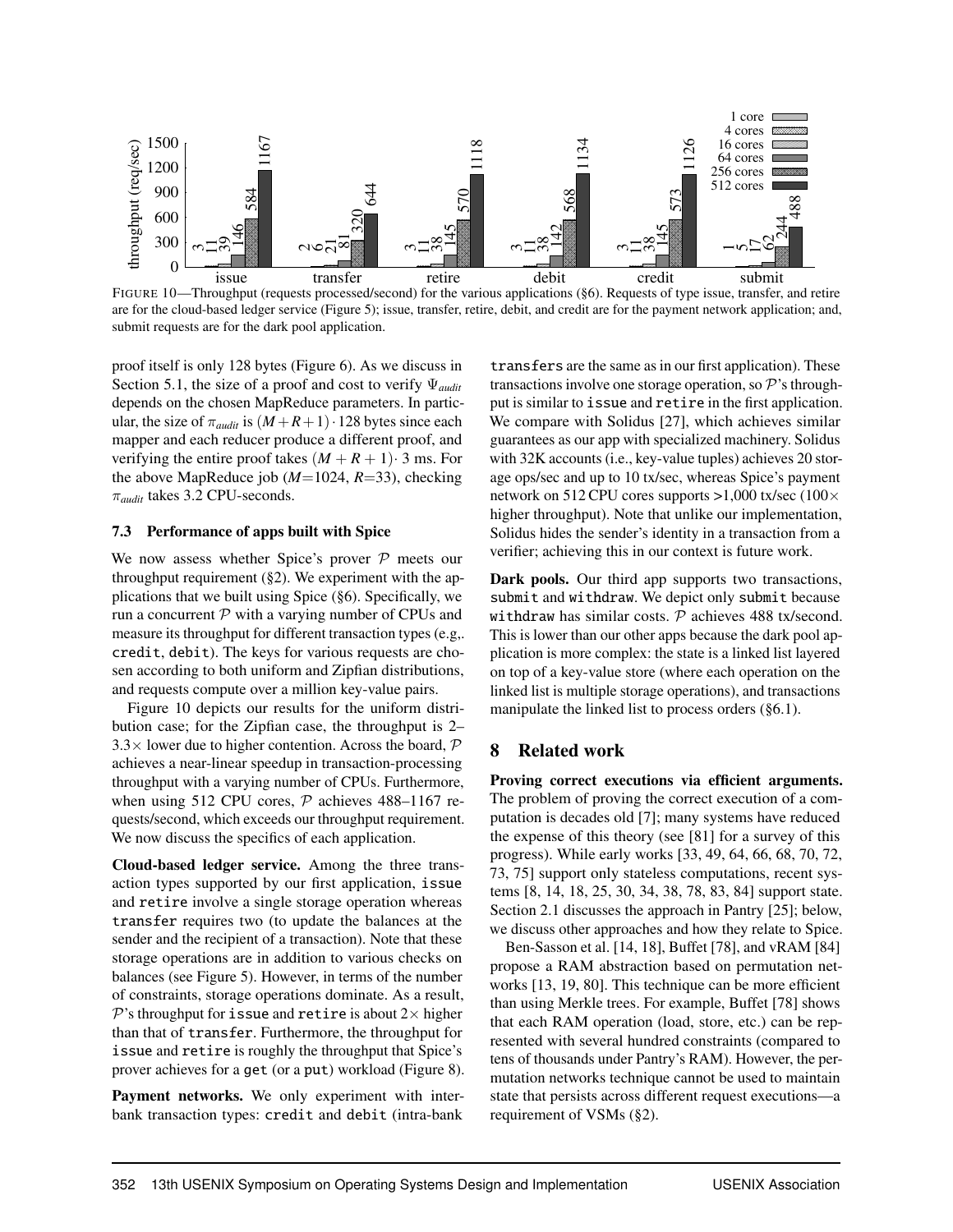Geppetto [\[34\]](#page-17-0) can transfer values associated with program variables (int, char, etc.) from one computation to another. To support this, Geppetto introduces custom machinery that requires a single constraint per value transferred, so this is more efficient than Pantry for certain scenarios (e.g., sending output of a mapper as input to a reducer in MapReduce). However, it is not a good substitute to Merkle trees for key-value stores (or RAM): each storage operation requires scanning all the state. Fiore et al. [\[38\]](#page-17-13) hybridize Geppetto-style and Pantry-style storage primitives, but it incurs the same costs as Pantry to support a key-value store.

ADSNARK [\[8\]](#page-16-6) supports computations over state represented with an authenticated digest, but this approach does not support transferring state to other computations. vSQL [\[83\]](#page-18-0) builds a storage primitive by representing state (e.g., a database table) as a polynomial. However, this storage primitive has the same issue as Geppetto: reading or updating a single value of the state (e.g., a row) inside a  $\Psi_{\text{req}}$  requires scanning the entire state.

Compared to prior systems, Spice proposes a cheaper and more expressive storage primitive (under a batch verification setting): Spice supports a transactional key-value store ([§3,](#page-4-0) [§4\)](#page-8-0), which makes it possible to build useful services with plausible performance ([§6–](#page-11-0)[§7\)](#page-12-0). Two exceptions: (1) for random access over state within a single computation, permutation networks are more efficient (indeed, Spice relies on Buffet for RAM within threads); (2) for intermediate state in a MapReduce job, Geppetto-style state transfer can be more efficient.

Concurrent systems with verifiability. Spice's use of offline memory checking [\[23,](#page-16-11) [31\]](#page-17-17) is inspired by Concerto [\[5\]](#page-16-10), but there are three differences. First, Concerto is limited to a key-value store whereas Spice supports (arbitrary) concurrent services expressed in a large subset of C. Second, Spice supports transactional semantics whereas Concerto is limited to single-object key-value operations. Finally, Concerto requires trusted hardware (e.g., Intel SGX) to run  $V_K$ . It is possible to avoid trusted hardware by letting clients act as verifiers, but the resulting system would expose the content of the key-value store (along with requests and responses); it would not guarantee zero-knowledge or succinctness ([§2\)](#page-2-1).

Orochi [\[71\]](#page-18-19) enables verifiability for concurrent applications (and the underlying data store) running on an untrusted server. Orochi's key technique is a clever reexecution of all requests at the verifier—one that accommodates concurrent execution of requests at the server. Compared to Spice, Orochi imposes minimal overheads to the server. However, Orochi's verifier must keep a full copy of the server's state to verify requests along with contents of all requests and the corresponding responses. Consequently, Orochi does not satisfy the zero-knowledge or succinctness properties of VSMs ([§2\)](#page-2-1).

# <span id="page-15-0"></span>9 Discussion and summary

Equivocation and omission. Spice's  $P$  proves its correct operation by producing a trace that is checked by verifiers. However,  $P$  can equivocate: it can expose different traces to different verifiers. If the set of verifiers form a *permissioned* group (i.e., admitting new verifiers requires approval from a quorum of existing verifiers), then verifiers can agree on a single trace by employing traditional distributed consensus [\[26,](#page-16-20) [53\]](#page-17-30), thus preventing equivocation. If the set of verifiers is unbounded,  $P$ can embed metadata about its trace in a permissionless blockchain [\[74\]](#page-18-23). Besides equivocation,  $P$  can omit clients' requests. To address this, clients must check if their requests are included in the trace agreed upon by verifiers.

Fault-tolerance. We can make Spice's services faulttolerant via standard techniques. This does not require implementing a replication protocol as a VSM. This is because Spice's services maintains their internal state in a database (Spice uses leveldb), and interacts with it via RPCs ([§2.1\)](#page-3-0). Thus, the service could instead keep the state in a fault-tolerant storage system (e.g., DynamoDB).

Trusted setup. Spice can use many different argument protocols, but our implementation employs an argument [\[44\]](#page-17-19) that requires a *trusted setup*: a trusted party must create cryptographic material that depends on Ψ but not on inputs or outputs to  $\Psi$ . In our context ([§6\)](#page-11-0), such a trusted setup can be executed by a verifier (if there is a single verifier), or in a distributed protocol [\[15\]](#page-16-21) (when there is more than one verifier). Recent arguments [\[3,](#page-16-22) [10,](#page-16-23) [11,](#page-16-24) [16,](#page-16-25) [24,](#page-16-26) [79\]](#page-18-11) do not require such a trusted setup. We leave it to future work to integrate them with Spice and explore trade-offs.

Summary. Spice is a substantial improvement over prior systems that implement VSMs: it improves transactionprocessing throughput by over four orders of magnitude. And, although Spice's absolute costs (e.g., prover's CPUtime) are large, it enables a new set of realistic services by opening up a concurrent model of computation and achieving throughputs of over a thousand transactions/second.

## Acknowledgments

We thank Weidong Cui, Esha Ghosh, Jay Lorch, Ioanna Tzialla, Riad Wahby, Michael Walfish, the OSDI reviewers, and our shepherd, Raluca Ada Popa, for helpful comments that significantly improved the content and presentation of this work. We also thank Ben Braun for help with enhancing pequin. We benefited from insightful conversations with Arvind Arasu, Donald Kossmann, and Ravi Ramamurthy about Concerto [\[5\]](#page-16-10), and Melissa Chase and Michael Naehrig about multiset hash functions. Sebastian Angel was partially funded by AFOSR grant FA9550-15- 1-0302, and NSF CNS-1514422.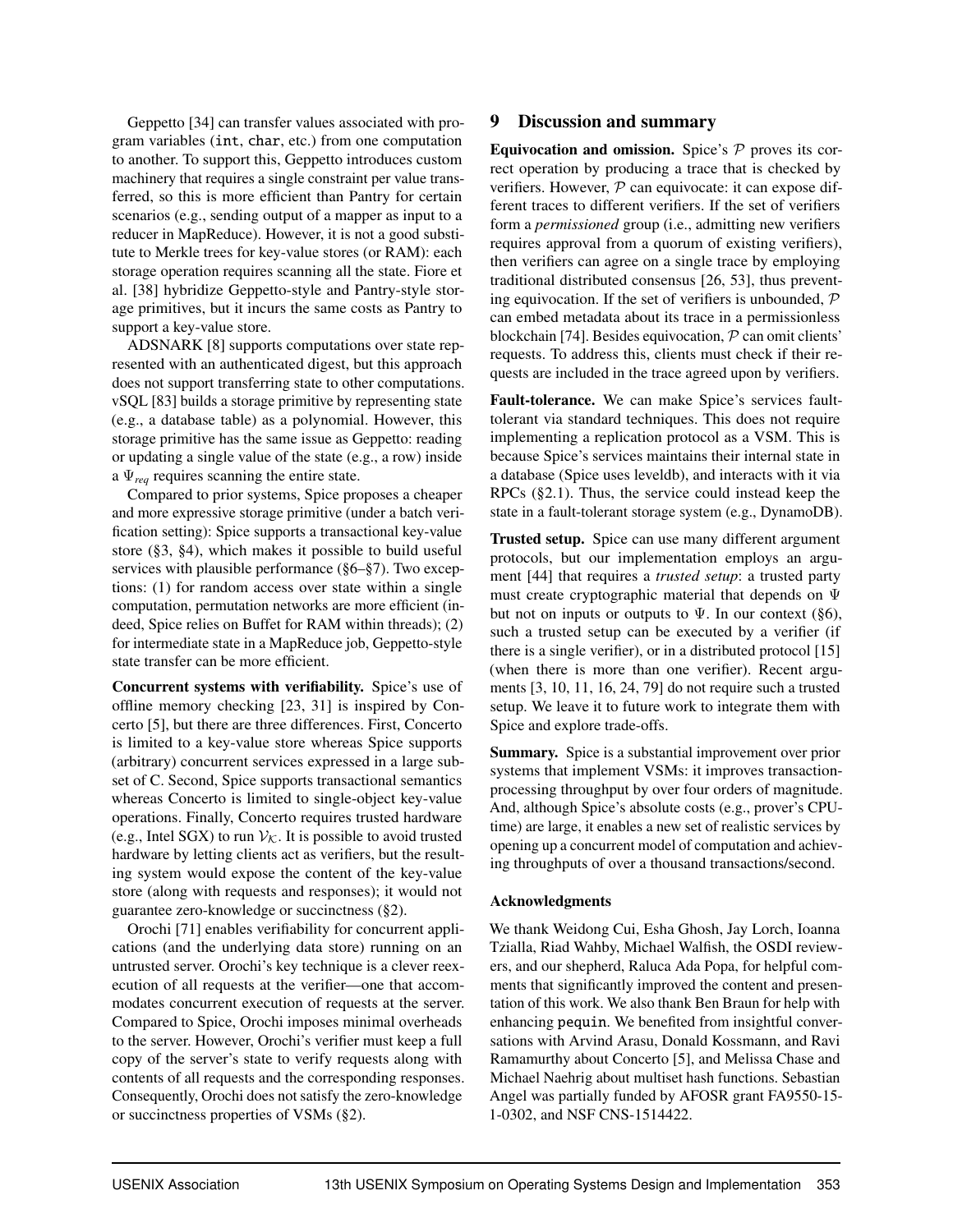# References

- <span id="page-16-12"></span>[1] Pequin: An end-to-end toolchain for verifiable computation, SNARKs, and probabilistic proofs. https://github.[com/pepper-project/pequin](https://github.com/pepper-project/pequin), 2016.
- <span id="page-16-17"></span>[2] M. Albrecht, L. Grassi, C. Rechberger, A. Roy, and T. Tiessen. MiMC: Efficient encryption and cryptographic hashing with minimal multiplicative complexity. In *Proceedings of the International Conference on the Theory and Application of Cryptology and Information Security (ASIACRYPT)*, 2016.
- <span id="page-16-22"></span>[3] S. Ames, C. Hazay, Y. Ishai, and M. Venkitasubramaniam. Ligero: Lightweight sublinear arguments without a trusted setup. In *Proceedings of the ACM Conference on Computer and Communications Security (CCS)*, 2017.
- <span id="page-16-2"></span>[4] S. Angel and M. Walfish. Verifiable auctions for online ad exchanges. In *Proceedings of the ACM SIGCOMM Conference*, 2013.
- <span id="page-16-10"></span>[5] A. Arasu, K. Eguro, R. Kaushik, D. Kossmann, P. Meng, V. Pandey, and R. Ramamurthy. Concerto: A high concurrency key-value store with integrity. In *Proceedings of the ACM International Conference on Management of Data (SIGMOD)*, 2017.
- <span id="page-16-4"></span>[6] S. Arora, C. Lund, R. Motwani, M. Sudan, and M. Szegedy. Proof verification and the hardness of approximation problems. *Journal of the ACM (JACM)*, 45(3), May 1998.
- <span id="page-16-5"></span>[7] L. Babai, L. Fortnow, L. A. Levin, and M. Szegedy. Checking computations in polylogarithmic time. In *Proceedings of the ACM Symposium on Theory of Computing (STOC)*, 1991.
- <span id="page-16-6"></span>[8] M. Backes, M. Barbosa, D. Fiore, and R. M. Reischuk. ADSNARK: Nearly practical and privacy-preserving proofs on authenticated data. In *Proceedings of the IEEE Symposium on Security and Privacy (S&P)*, 2015.
- <span id="page-16-14"></span>[9] M. Bellare and D. Micciancio. A new paradigm for collision-free hashing: Incrementality at reduced cost. In *Proceedings of the International Conference on the Theory and Applications of Cryptographic Techniques (EUROCRYPT)*, 1997.
- <span id="page-16-23"></span>[10] E. Ben-Sasson, I. Ben-Tov, A. Chiesa, A. Gabizon, D. Genkin, M. Hamilis, E. Pergament, M. Riabzev, M. Silberstein, E. Tromer, and M. Virza. Computational integrity with a public random string from quasi-linear PCPs. In *Proceedings of the International Conference on the Theory and Applications of Cryptographic Techniques (EUROCRYPT)*, 2017.
- <span id="page-16-24"></span>[11] E. Ben-Sasson, I. Bentov, Y. Horesh, and M. Riabzev. Scalable, transparent, and post-quantum secure computational integrity. Cryptology ePrint Archive, Report 2018/046, 2018.
- <span id="page-16-3"></span>[12] E. Ben-Sasson, A. Chiesa, C. Garman, M. Green, I. Miers, E. Tromer, and M. Virza. Zerocash: Decentralized anonymous payments from Bitcoin. In *Proceedings of the IEEE Symposium on Security and Privacy (S&P)*, 2014.
- <span id="page-16-18"></span>[13] E. Ben-Sasson, A. Chiesa, D. Genkin, and E. Tromer. Fast reductions from RAMs to delegatable succinct constraint satisfaction problems: Extended abstract. In

*Proceedings of the Innovations in Theoretical Computer Science (ITCS) Conference*, 2013.

- <span id="page-16-7"></span>[14] E. Ben-Sasson, A. Chiesa, D. Genkin, E. Tromer, and M. Virza. SNARKs for C: Verifying program executions succinctly and in zero knowledge. In *Proceedings of the International Cryptology Conference (CRYPTO)*, Aug. 2013.
- <span id="page-16-21"></span>[15] E. Ben-Sasson, A. Chiesa, M. Green, E. Tromer, and M. Virza. Secure sampling of public parameters for succinct zero knowledge proofs. In *Proceedings of the IEEE Symposium on Security and Privacy (S&P)*, 2015.
- <span id="page-16-25"></span>[16] E. Ben-Sasson, A. Chiesa, M. Riabzev, N. Spooner, M. Virza, and N. P. Ward. Aurora: Transparent succinct arguments for R1CS. Cryptology ePrint Archive, Report 2018/828, 2018.
- <span id="page-16-15"></span>[17] E. Ben-Sasson, A. Chiesa, E. Tromer, and M. Virza. Scalable zero knowledge via cycles of elliptic curves. In *Proceedings of the International Cryptology Conference (CRYPTO)*, 2014.
- <span id="page-16-8"></span>[18] E. Ben-Sasson, A. Chiesa, E. Tromer, and M. Virza. Succinct non-interactive zero knowledge for a von Neumann architecture. In *Proceedings of the USENIX Security Symposium*, 2014.
- <span id="page-16-19"></span>[19] V. Beneš. *Mathematical theory of connecting networks and telephone traffic*. Mathematics in Science and Engineering. Elsevier Science, 1965.
- <span id="page-16-16"></span>[20] D. J. Bernstein, M. Hamburg, A. Krasnova, and T. Lange. Elligator: Elliptic-curve points indistinguishable from uniform random strings. In *Proceedings of the ACM Conference on Computer and Communications Security (CCS)*, 2013.
- <span id="page-16-9"></span>[21] P. A. Bernstein, D. W. Shipman, and W. S. Wong. Formal aspects of serializability in database concurrency control. *IEEE Transactions on Software Engineering*, SE-5(3), May 1979.
- <span id="page-16-13"></span>[22] N. Bitansky, R. Canetti, A. Chiesa, and E. Tromer. From extractable collision resistance to succinct non-interactive arguments of knowledge, and back again. In *Proceedings of the Innovations in Theoretical Computer Science (ITCS) Conference*, 2012.
- <span id="page-16-11"></span>[23] M. Blum, W. Evans, P. Gemmell, S. Kannan, and M. Naor. Checking the correctness of memories. In *Proceedings of the IEEE Symposium on Foundations of Computer Science (FOCS)*, 1991.
- <span id="page-16-26"></span>[24] J. Bootle, A. Cerulli, P. Chaidos, J. Groth, and C. Petit. Efficient zero-knowledge arguments for arithmetic circuits in the discrete log setting. In *Proceedings of the International Conference on the Theory and Applications of Cryptographic Techniques (EUROCRYPT)*, 2016.
- <span id="page-16-0"></span>[25] B. Braun, A. J. Feldman, Z. Ren, S. Setty, A. J. Blumberg, and M. Walfish. Verifying computations with state. In *Proceedings of the ACM Symposium on Operating Systems Principles (SOSP)*, 2013.
- <span id="page-16-20"></span>[26] M. Castro and B. Liskov. Practical Byzantine fault tolerance and proactive recovery. *ACM Transactions on Computer Systems (TOCS)*, 20(4):398–461, Nov. 2002.
- <span id="page-16-1"></span>[27] E. Cecchetti, F. Zhang, Y. Ji, A. Kosba, A. Juels, and E. Shi. Solidus: Confidential distributed ledger transactions via PVORM. In *Proceedings of the ACM*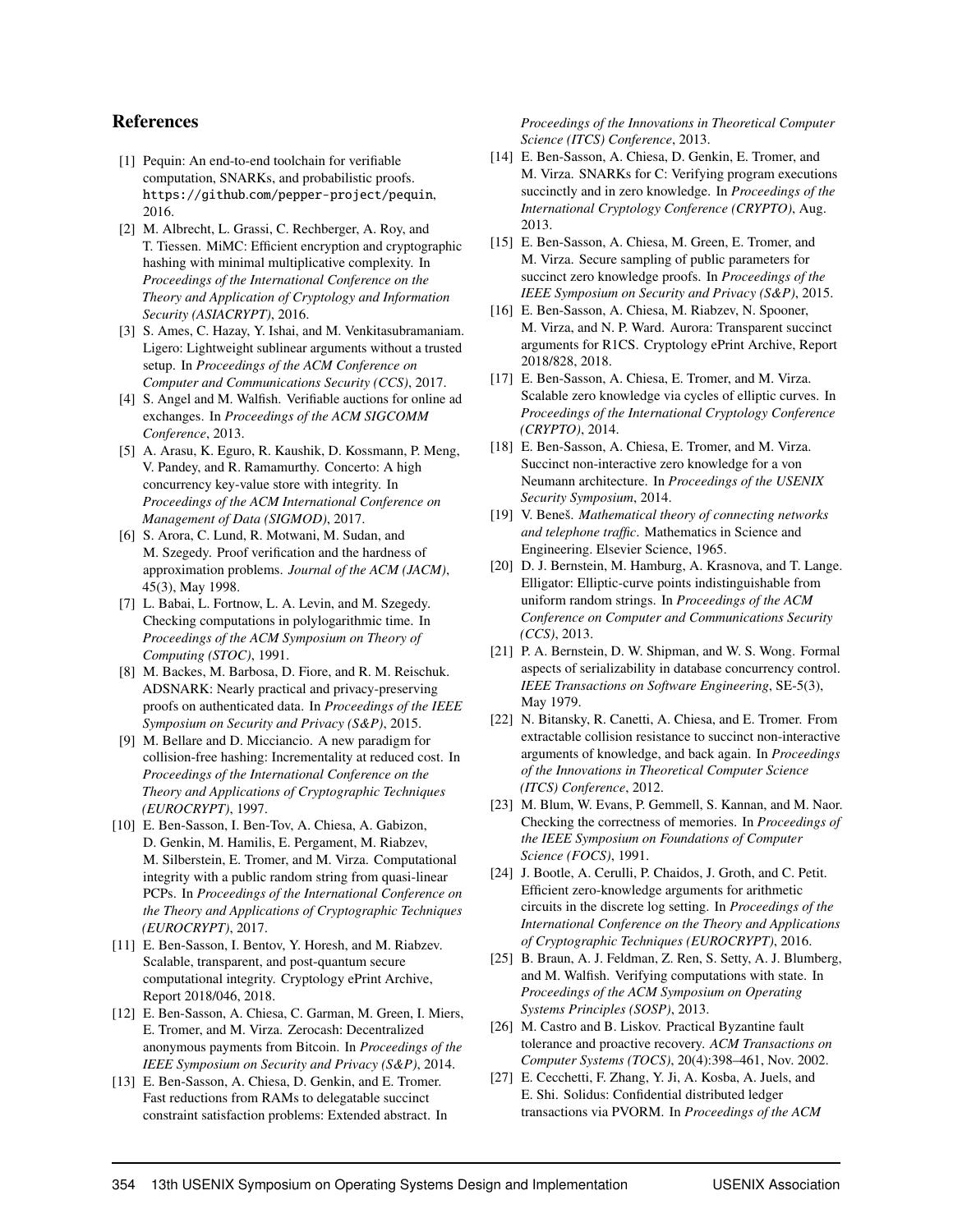*Conference on Computer and Communications Security (CCS)*, 2017.

- <span id="page-17-2"></span>[28] Chain. Introducing Sequence. https://blog.chain.[com/introducing-sequence](https://blog.chain.com/introducing-sequence-e14ff70b730)[e14ff70b730](https://blog.chain.com/introducing-sequence-e14ff70b730), 2017.
- <span id="page-17-3"></span>[29] J. P. M. Chase. ZSL Proof of Concept. [https:](https://github.com/jpmorganchase/quorum/wiki/ZSL) //github.[com/jpmorganchase/quorum/wiki/ZSL](https://github.com/jpmorganchase/quorum/wiki/ZSL), 2017.
- <span id="page-17-1"></span>[30] A. Chiesa, E. Tromer, and M. Virza. Cluster computing in zero knowledge. In *Proceedings of the International Conference on the Theory and Applications of Cryptographic Techniques (EUROCRYPT)*, 2015.
- <span id="page-17-17"></span>[31] D. Clarke, S. Devadas, M. V. Dijk, B. Gassend, G. Edward, and S. Mit. Incremental multiset hash functions and their application to memory integrity checking. In *Proceedings of the International Conference on the Theory and Application of Cryptology and Information Security (ASIACRYPT)*, 2003.
- <span id="page-17-29"></span>[32] Z. E. C. Company. What is Jubjub? https://z.[cash/technology/jubjub](https://z.cash/technology/jubjub.html).html, 2017.
- <span id="page-17-12"></span>[33] G. Cormode, M. Mitzenmacher, and J. Thaler. Practical verified computation with streaming interactive proofs. In *Proceedings of the Innovations in Theoretical Computer Science (ITCS) Conference*, 2012.
- <span id="page-17-0"></span>[34] C. Costello, C. Fournet, J. Howell, M. Kohlweiss, B. Kreuter, M. Naehrig, B. Parno, and S. Zahur. Geppetto: Versatile verifiable computation. In *Proceedings of the IEEE Symposium on Security and Privacy (S&P)*, May 2015.
- <span id="page-17-18"></span>[35] C. Dwork, M. Naor, G. N. Rothblum, and V. Vaikuntanathan. How efficient can memory checking be? In *Theory of Cryptography Conference (TCC)*, 2009.
- <span id="page-17-25"></span>[36] R. R. Farashahi, P. Fouque, I. E. Shparlinski, M. Tibouchi, and J. F. Voloch. Indifferentiable deterministic hashing to elliptic and hyperelliptic curves. *Mathematics of Computation*, 82(281), 2013.
- <span id="page-17-28"></span>[37] Financial Industry Regulatory Authority. FINRA fines Goldman Sachs Execution & Clearing, L.P. \$800,000 for failing to prevent trade-throughs in its alternative trading system.

https://www.finra.[org/newsroom/2014/finra](https://www.finra.org/newsroom/2014/finra-fines-goldman-sachs-execution-clearing-lp-800000-failing-prevent-trade-throughs)[fines-goldman-sachs-execution-clearing-lp-](https://www.finra.org/newsroom/2014/finra-fines-goldman-sachs-execution-clearing-lp-800000-failing-prevent-trade-throughs)[800000-failing-prevent-trade-throughs](https://www.finra.org/newsroom/2014/finra-fines-goldman-sachs-execution-clearing-lp-800000-failing-prevent-trade-throughs), July 2014.

- <span id="page-17-13"></span>[38] D. Fiore, C. Fournet, E. Ghosh, M. Kohlweiss, O. Ohrimenko, and B. Parno. Hash first, argue later: Adaptive verifiable computations on outsourced data. In *Proceedings of the ACM Conference on Computer and Communications Security (CCS)*, 2016.
- <span id="page-17-20"></span>[39] K. Fu, M. F. Kaashoek, and D. Mazières. Fast and secure distributed read-only file system. In *Proceedings of the USENIX Symposium on Operating Systems Design and Implementation (OSDI)*, 2000.
- <span id="page-17-5"></span>[40] R. Gennaro, C. Gentry, B. Parno, and M. Raykova. Quadratic span programs and succinct NIZKs without PCPs. In *Proceedings of the International Conference on the Theory and Applications of Cryptographic Techniques (EUROCRYPT)*, 2013.
- <span id="page-17-27"></span>[41] S. Ghemawat and J. Dean. LevelDB: a fast and

lightweight key/value database library by Google. https://github.[com/google/leveldb](https://github.com/google/leveldb), 2011.

- <span id="page-17-11"></span>[42] S. Goldwasser, S. Micali, and C. Rackoff. The knowledge complexity of interactive proof-systems. In *Proceedings of the ACM Symposium on Theory of Computing (STOC)*, 1985.
- <span id="page-17-6"></span>[43] J. Groth. Short pairing-based non-interactive zero-knowledge arguments. In *Proceedings of the International Conference on the Theory and Application of Cryptology and Information Security (ASIACRYPT)*, 2010.
- <span id="page-17-19"></span>[44] J. Groth. On the size of pairing-based non-interactive arguments. In *Proceedings of the International Conference on the Theory and Applications of Cryptographic Techniques (EUROCRYPT)*, 2016.
- <span id="page-17-16"></span>[45] M. P. Herlihy and J. M. Wing. Linearizability: A correctness condition for concurrent objects. *ACM Transactions on Programming Languages and Systems (TOPLAS)*, 12(3), July 1990.
- <span id="page-17-7"></span>[46] Y. Ishai, E. Kushilevitz, and R. Ostrovsky. Efficient arguments without short PCPs. In *IEEE Conference on Computational Complexity*, 2007.
- <span id="page-17-8"></span>[47] J. Kilian. A note on efficient zero-knowledge proofs and arguments (extended abstract). In *Proceedings of the ACM Symposium on Theory of Computing (STOC)*, 1992.
- <span id="page-17-4"></span>[48] A. Kosba, A. Miller, E. Shi, Z. Wen, and C. Papamanthou. Hawk: The blockchain model of cryptography and privacy-preserving smart contracts. In *Proceedings of the IEEE Symposium on Security and Privacy (S&P)*, 2016.
- <span id="page-17-14"></span>[49] A. Kosba, D. Papadopoulos, C. Papamanthou, M. F. Sayed, E. Shi, and N. Triandopoulos. TRUESET: Faster verifiable set computations. In *Proceedings of the USENIX Security Symposium*, 2014.
- <span id="page-17-24"></span>[50] A. Kosba, Z. Zhao, A. Miller, Y. Qian, H. Chan, C. Papamanthou, R. Pass, abhi shelat, and E. Shi. C∅C∅: A framework for building composable zero-knowledge proofs. Cryptology ePrint Archive, Report 2015/1093, 2015.
- <span id="page-17-23"></span>[51] L. Lamport. Time, clocks, and the ordering of events in a distributed system. *Communications of the ACM*, 21, July 1978.
- <span id="page-17-15"></span>[52] L. Lamport. How to make a multiprocessor computer that correctly executes multiprocess programs. *IEEE Transactions on Computers*, C-28(9), Sept. 1979.
- <span id="page-17-30"></span>[53] L. Lamport. The part-time parliament. *ACM Transactions on Computer Systems (TOCS)*, 16(2):133–169, May 1998.
- <span id="page-17-21"></span>[54] J. Li, M. Krohn, D. Mazières, and D. Shasha. Secure untrusted data repository (SUNDR). In *Proceedings of the USENIX Symposium on Operating Systems Design and Implementation (OSDI)*, 2004.
- <span id="page-17-26"></span>[55] libsnark. A C++ library for zkSNARK proofs. https://github.[com/scipr-lab/libsnark](https://github.com/scipr-lab/libsnark), 2012.
- <span id="page-17-9"></span>[56] H. Lipmaa. Progression-free sets and sublinear pairing-based non-interactive zeroknowledge arguments. In *Theory of Cryptography Conference (TCC)*, 2012.
- <span id="page-17-22"></span>[57] R. C. Merkle. A digital signature based on a conventional encryption function. In *Proceedings of the International Cryptology Conference (CRYPTO)*, 1988.
- <span id="page-17-10"></span>[58] S. Micali. CS proofs. In *Proceedings of the IEEE*